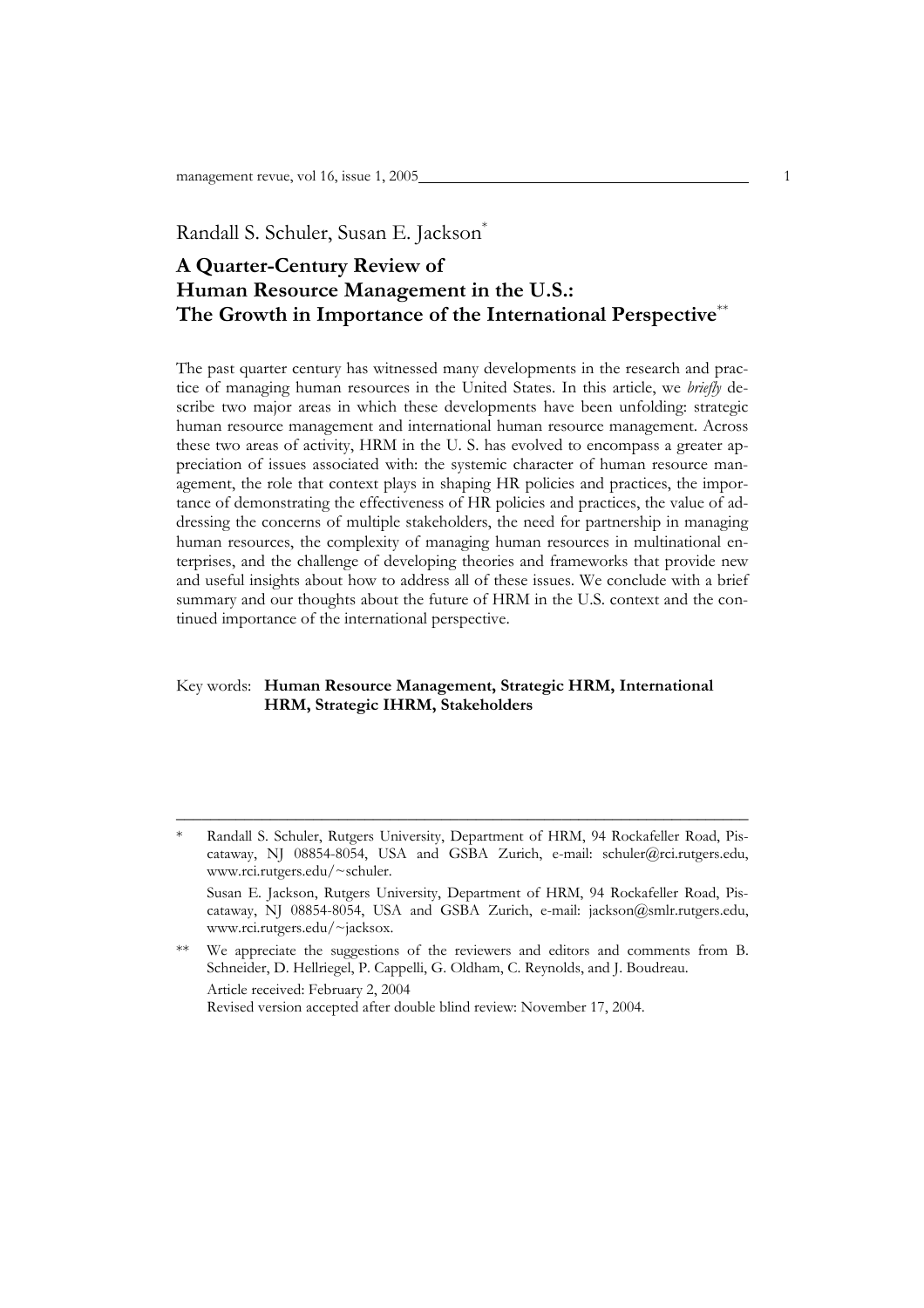The focus and context of human resource management in the U.S., both in its practice within organizations and its study within academia, have undergone major developments in the past quarter century (Schuler/Jackson 2004). These developments reflect the dramatic changes that began to occur during the 1980s. During that period, the focus of business shifted from domestic to multinational to global; the speed at which business was conducted increased; organizations recognized that labour costs and productivity must be addressed from a world-wide perspective; and many companies realized that competitive advantage could be seized and sustained through the wise utilization of human resources (Drucker 1985; Gupta/Govindarajan 2001; Kanter 1983, 1994; Porter 1980; Prahalad 1995).

Concurrently with these developments, businesses throughout the United States began to view human resource professionals as potential partners who should be involved in the strategic decision making processes of the firm. Human resource departments had previously been given responsibility primarily for acquiring and motivating the firm's human resources, and doing so within specified legal and cost constraints. Now they are beginning to be viewed as human capital asset managers and as potential sources of competitive advantage (Barney/Wright 1998; Pfeffer 1994, 1998; Schuler/Jackson/Storey 2001; Chadwick/Cappelli 1999; Cappelli/Singh 1992). These changes have come at a rapid pace. This article provides an opportunity for us to pause and put the changes into perspective.

Our assessment is offered from the vantage point of the United States, where two major phenomena have developed during the past twenty-five years in the general area of human resource management – strategic human resource management and international human resource management. Our discussion reflects the substantial developments in scholarship and practice within these two areas of human resource management; it is grounded in scholarly research, the practitioner literature and discussions with numerous HR professionals and scholars.

Strategic human resource management and international human resource management both have roots in human resource management, which in turn grew out of personnel management. The term "personnel management" began to be replaced by "human resource management" in the mid-1970s (certainly its label continued in some companies well into the 1980s). This transformation coincided with: 1) a growing recognition of the importance of human resources to the success of companies and, therefore, the need to manage these resources systematically; 2) growing evidence by academics on how specific practices could be done more effectively; and 3) growing professionalism among human resource management practitioners.

Under the broad umbrella of human resource management we include the essential activities of resource planning, staffing, training and development, performance appraisal, compensation, safety and health, and labor relations – these comprise the traditional core of human resource management. We also include managing change and culture, work and organizational design and aligning HR activities – both externally and internally, as these activities follow naturally from HR's position as a strategic partner (Beer et al. 1985; Ulrich 1998; Huselid/Becker/Beatty 2004).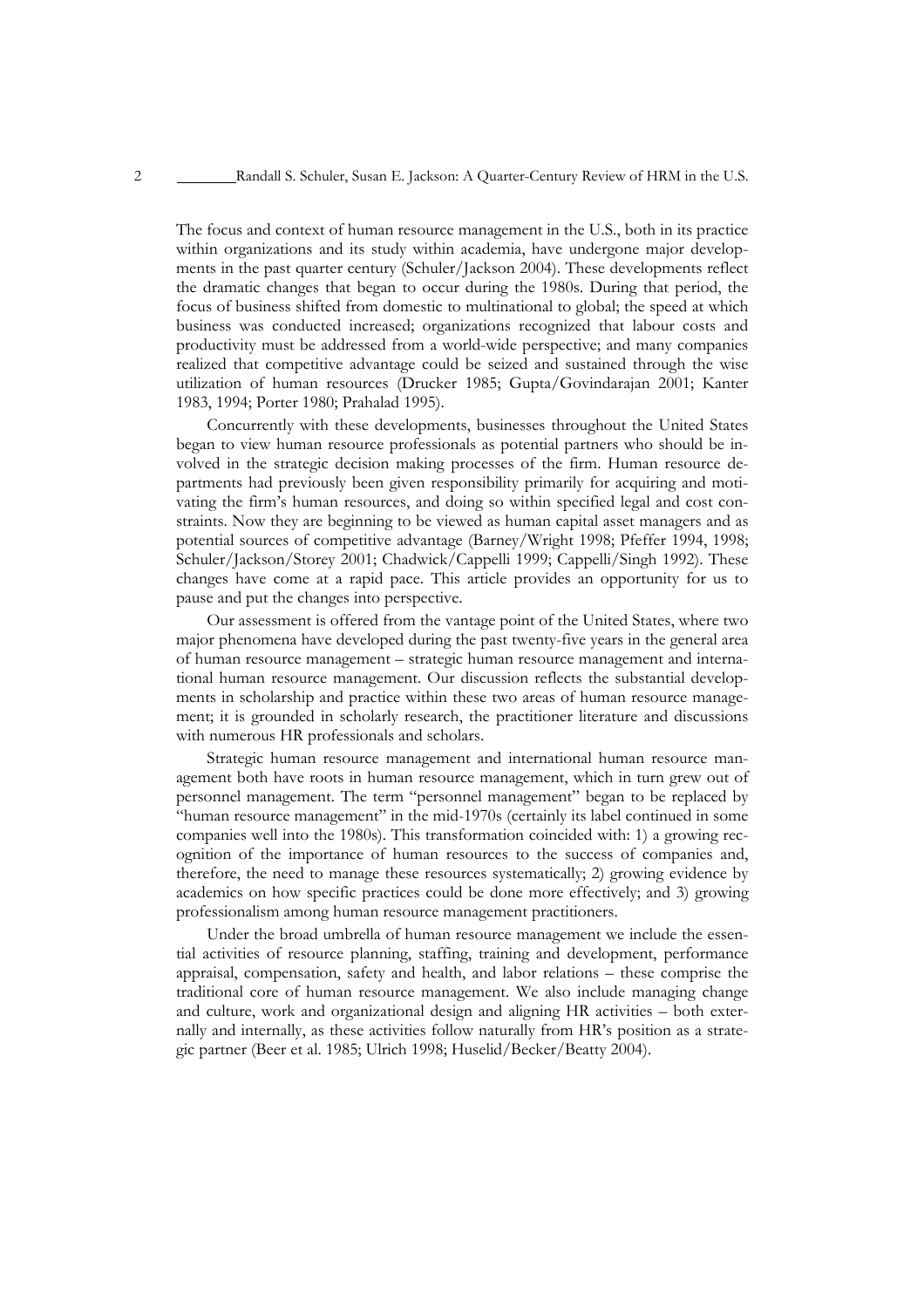## **The Practice of Strategic Human Resource Management**

Among HR practitioners, the term "strategic human resource management" is used broadly to signal the view that human resource management activities should contribute to business effectiveness. This linkage between HRM activities, the needs of the business, and organizational effectiveness is the core of the area called strategic human resource management (Schuler/Jackson 1999). Two guiding assumptions of strategic human resource management are that (1) effective human resource management requires an understanding of and integration with an organization's strategic objectives, and (2) effective human resource management leads to improved organizational performance. When HR policies and practices are aligned with an organization's strategic objectives, the system can be described as "vertically integrated." The traditional activities of creating remuneration and benefits packages, tracking employee progress, bargaining collectively with unions and evaluating employee performance remain under the aegis of HR professionals (Katz/Kochan 2000; Lundy/Cowling 1996). The key defining aspect of strategic human resource management is not a change in the activities included under the HRM umbrella; rather, the essential shift is away from relying solely on professional and technical standards for evaluating the effectiveness of HR policies and practices, and toward the use of measures of organizational effectiveness as the primary criteria for judging effectiveness (Jackson/Hitt/DeNisi 2003; Huselid/Becker/Beatty 2004).

Understanding the strategic objectives of an organization requires developing a deeper understanding of the entire context in which organizations must function. Furthermore, it provides a basis for conceptualizing an organization's HR policies and practices as a system of many elements that are more or less well-aligned. The goal of developing HR policies and practices that are aligned to form a coherent system is often referred to as achieving "horizontal integration" among HRM activities. Achieving both vertical and horizontal integration requires that HR professionals work in partnerships with line managers and employees (and their representatives). In sum, strategic human resource management is about:

- Vertical integration understanding the organization and its context
- Horizontal integration creating coherent HRM systems
- Demonstrating effectiveness showing how HRM systems affect organizational performance
- Partnership HR professionals working cooperatively with line managers as well as with non-management employees

Next, each of these points is discussed in more detail.

#### **Understanding the Context**

In the U.S., the practice of human resource management has long been shaped by legal regulations, which provide to employees a variety of rights and protections against unfair and unsafe employment practices. Monitoring the legal and regulatory environment to ensure that a firm's HR practices comply with this aspect of the organization's environment has long been a primary responsibility of HR professionals. In addition, because an organization's pay practices must take into account the pay prac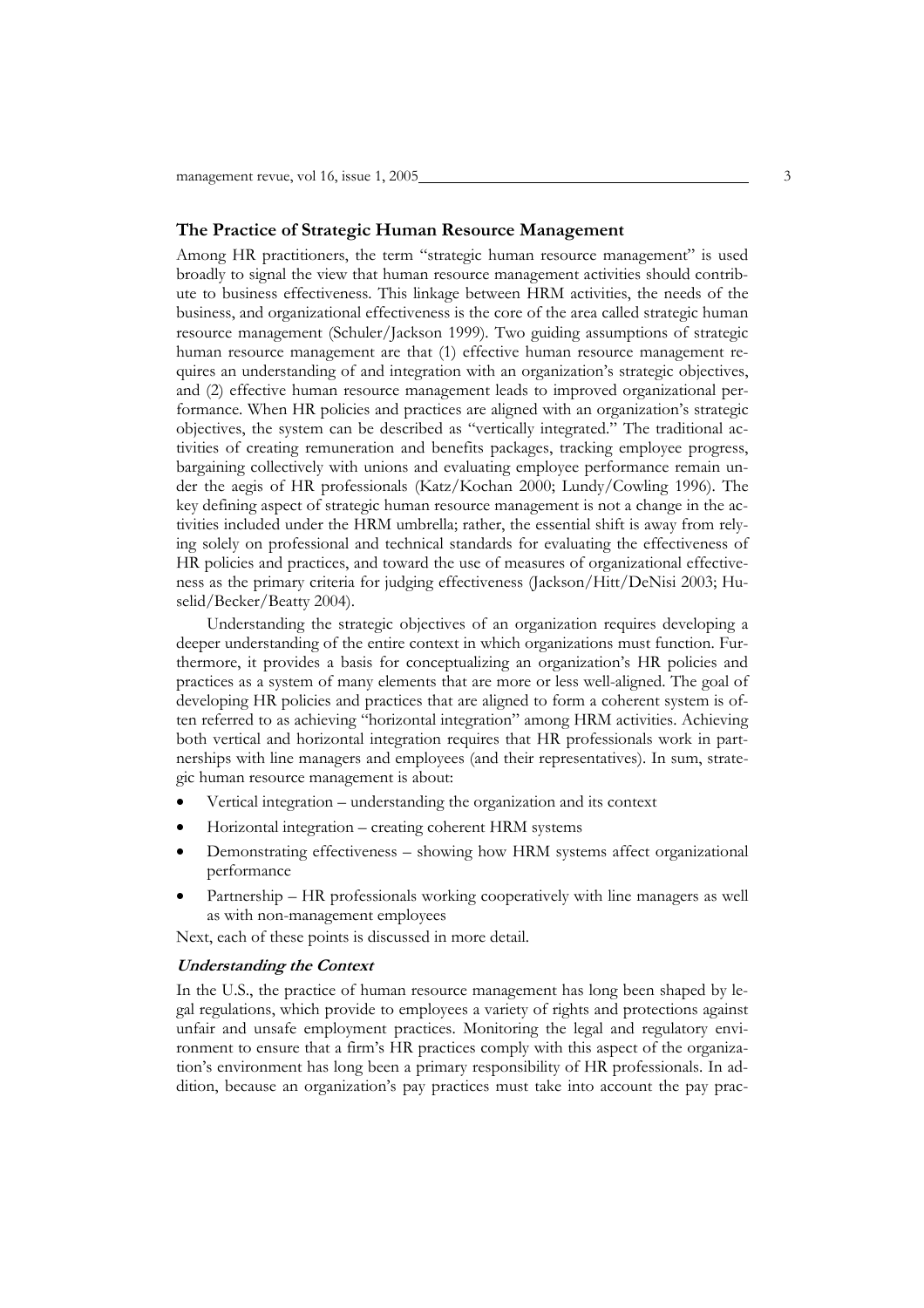tices of other organizations competing for the same labor, HR's role has traditionally included monitoring the HR practices of competitors in the external environment. Likewise, because an organization's planning for future recruitment, staffing and development is affected by supply and demand in the external labor market, HR's traditional role generally included tracking labor market conditions. In recent years, however, the evolution of strategic HRM has meant that HR's responsibility for monitoring the external environment has grown.

Elsewhere (Jackson and Schuler 1995), we reviewed the empirical evidence which shows that a variety of environmental conditions can influence the approaches organizations use to manage their human resources. These conditions include aspects of the particular organization itself (e.g., its size, life cycle stage, competitive strategy, technology, job design and work characteristics, culture, structure, and characteristics of its workforce) as well as conditions of the external environment (e.g., industry dynamics, institutional pressures, economic and political conditions, and country cultures). Thus, it seems apparent that strategic human resource management needs to include continuous environmental scanning (see also Schuler 1992; Kerr/Jackofsky 1989; Barney/Wright 1998; Devanna/Fombrun/Tichy 1981; Fombrun/Tichy/Devanna 1984; Dyer/Burdick 1998; Beer et al. 1985).

Although it is perhaps less apparent, strategic HRM also includes developing a comprehensive understanding of how the elements of the external environment affect the basic functioning of the organization. In his excellent discussion of strategic job modeling (which is a prime example of the shift from traditional job analysis to the strategic HRM approach), Jeffery Schippmann makes this point clearly when he states: "perhaps the most useful thing a strategic job modeler can do is develop his or her own understanding and framework for thinking about the customer's [organization's] problems. This means … working to understand the underlying issues and developing working hypotheses about what is important and what is relevant in a given context" (Schippmann 1999: 37). More generally, HR professionals who demonstrate a deep understanding of business issues and their implications for HRM increase their own value and their ability to develop HR practices that recognize human resource management activities as sources of competitive advantage (Schuler/MacMillan 1984; Lado/Wilson 1984; Wright/McMahan/McWilliams 1994; Pfeffer 1994, 1998). Without an understanding of the broader organizational context, it is unlikely that the next task of strategic HRM – developing a coherent HRM system – will be successful.

It might be noted here that gaining competitive advantage through human resource management can be pursued in two ways. One approach is to adopt generic HR policies that have been shown to be effective across many types of organizations. An example of a generic HR policy that has been shown to be effective in a wide range of organizations is linking pay to performance. Organizations that effectively link pay to performance can be expected to outperform their competitors, all else being equal. Adopting HR policies that have been identified as among the "best" can be useful for moving the organization into a competitive position. However, because such practices are widely known and easily adopted by others, they are not likely to be a source of long-term, sustainable competitive advantage (Barney 1991; Schuler/ MacMillian 1984). To achieve sustainable competitive advantage, a firm may need to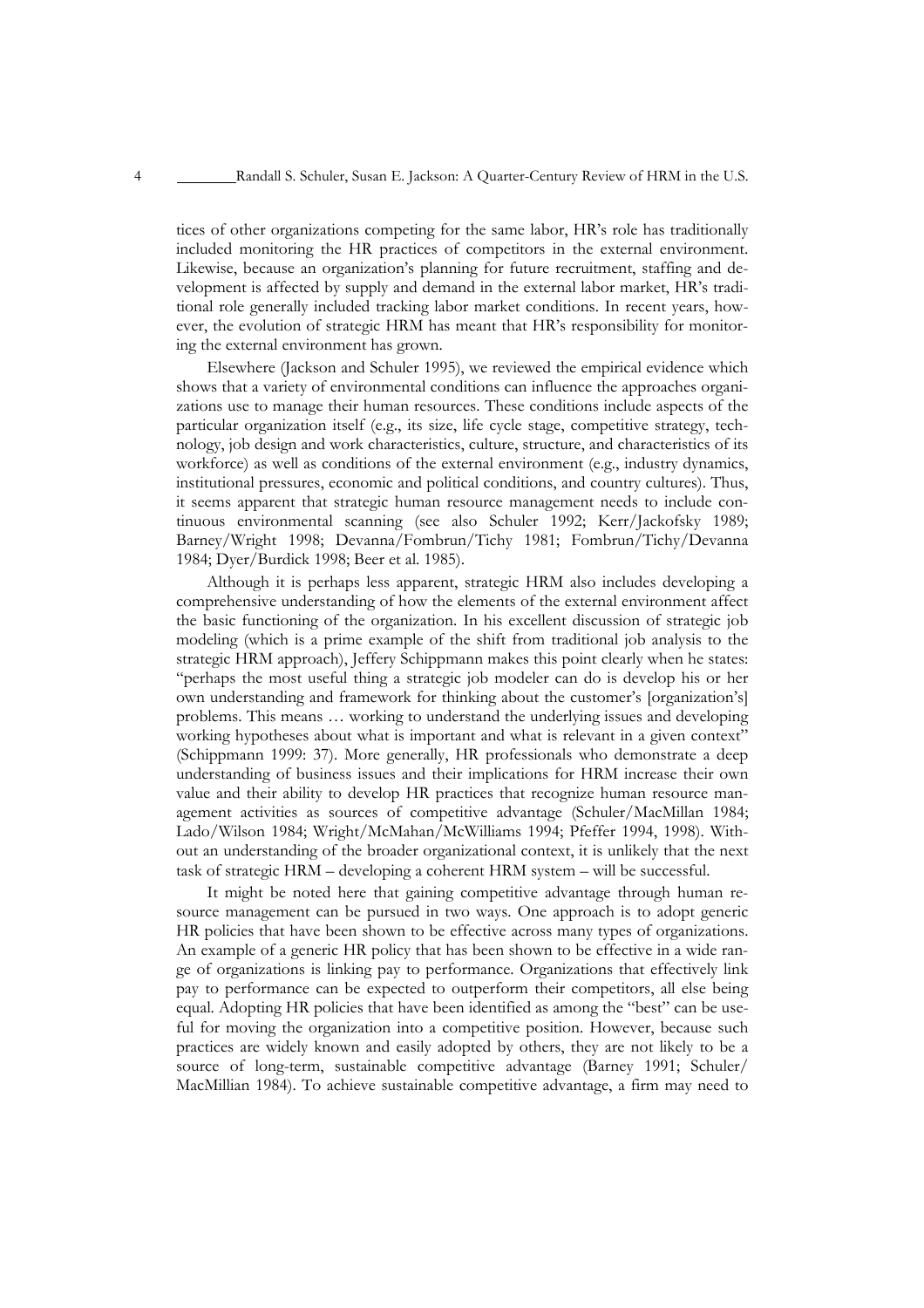develop HR practices that are appropriate for its specific context. For example, a U. S. manufacturer competing on the basis of cost might adopt the policy of performancebased pay and then develop an individual piece-rate pay system that specifically supports that strategy and fits within the context of the American culture of individualism. Our interpretation of the academic and professional literature/practice is that both approaches to gaining competitive advantage exist, but that "lasting" competitive advantage from human resource management comes from developing HR practices that are appropriate for an organization's specific context (Boudreau/Ramstad 2002, 2003a).

#### **HRM Systems**

Horizontal integration and coherence among the parts are hallmarks of an HRM system. An example of how adopting a systems perspective can influence the practice of HR is provided by Higgs, Papper and Carr (2000). The authors begin by noting that the traditional HRM perspective treats selection primarily within the context of hiring decisions. Their discussion then elaborates on how systems thinking is transforming the way some HR professionals develop and manage selection processes.

As Higgs et al. explain, adopting a systems view of selection reveals that a large number of HR practices that were previously considered as distinct activities (e.g., hiring, training, performance evaluation, special assignments, career development) can all be considered selection processes. It follows that organizations should find a means for ensuring that these pieces fit together. It also follows that HR professionals who accept responsibility for the design and management of HRM systems must develop an understanding of HR that cuts across all HRM activities (policies and practices). That is, strategic HRM implies that HR professionals must nurture their capacity to operate as HR generalists rather than HR specialists. Higgs et al. identified competency modeling and managing against core values as two approaches being used by organizations to achieve the desired level of systemic, horizontal integration.

**Competency Modeling.** Within the framework of traditional HRM, job analysis is firmly established as the appropriate basis for developing HR practices that meet legal requirements. These techniques were not developed originally to serve as the foundation of an HRM system that is aligned with the organization's strategic direction and provide guidance for creating an internally aligned HRM system. During the past decade, competency modeling has evolved to meet these strategic needs.

In comparison to traditional job analysis, which focuses on specific jobs, competency modeling places more emphasis on determining the knowledge, skills, abilities and other attributes needed *throughout* the organization; it also encourages more consideration of the organization's future needs rather than focusing on the details of specific jobs as they are carried out in the present (Sackett/Lazco 2003; Schippmann 1999). Thus, at the level of the firm, competency modeling may provide the basis for developing an appropriate HR architecture (cf. Lepak/Snell 1999, 2003).

**Vision and Values.** Declarations of the organization's vision and values may also provide guidance to the development of coherent HRM systems. Statements of organizational vision and values are sometimes derided as superficial, but when taken seriously these provide direction and a set of implicit decision rules for evaluating the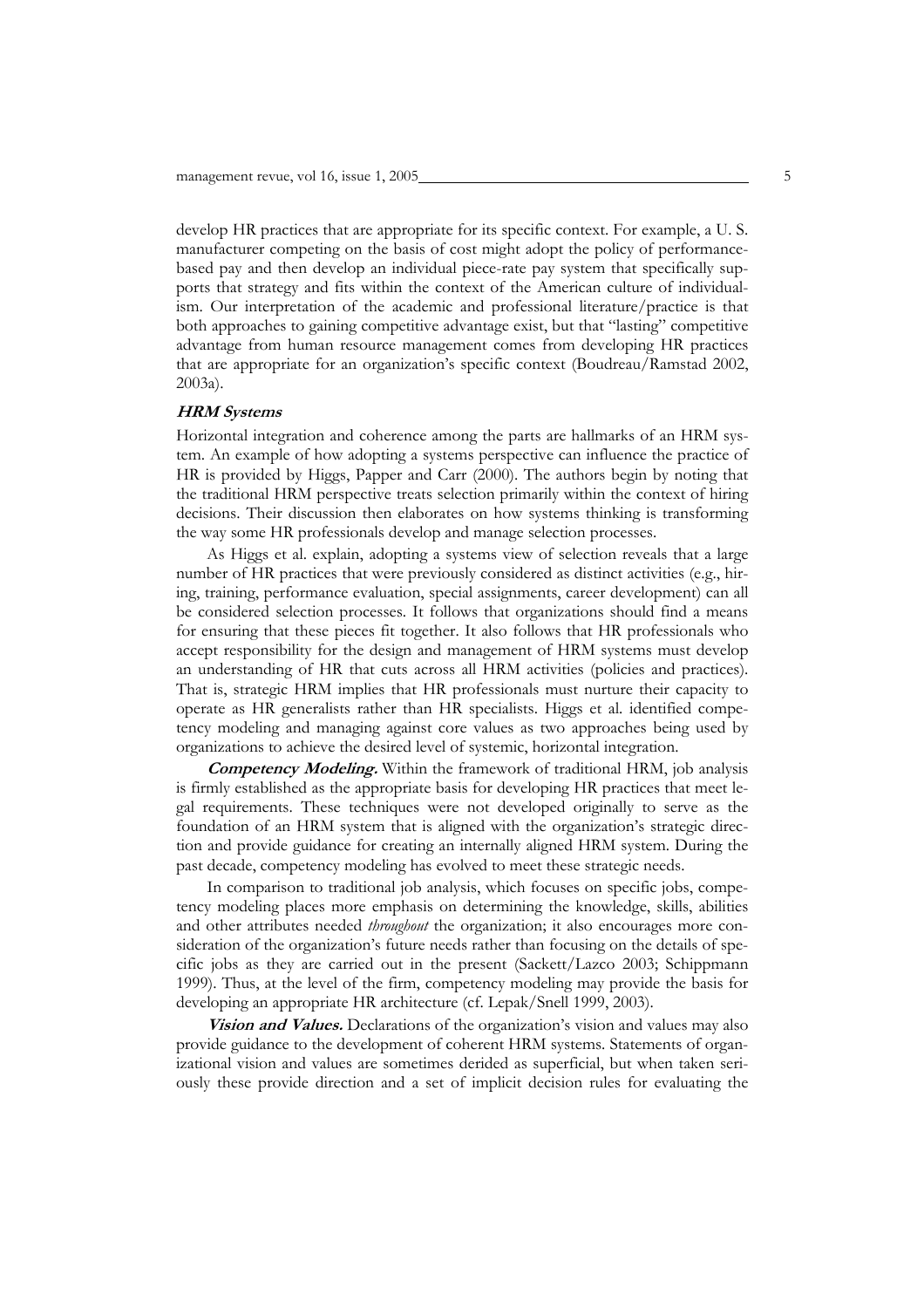firm-specific appropriateness of various HR practices. Regardless of whether vision and values statements are considered the foundations or reflections of the organization's culture, they provide a common understanding of what the organization is striving to be – its desired identity. Thus, vision and values statements serve as touchstones that employees and HR professionals alike can use to assess whether particular HR practices are internally consistent (Pfeffer 1998; see also Boswell/Boudreau 2001; Boudreau/Dunford/Ramstad 2003).

#### **Demonstrating Human Resource Management Effectiveness**

Traditionally, assessments of the "effectiveness" of an organization's HR practices relied heavily on technical criteria established by the profession (e.g., the validity of a selection tool, lack of bias in performance appraisals) and embodied in U.S. legal regulations. More recently, HR professionals have been called on to demonstrate the effectiveness of HR practices – considered singly or as a total system – in monetary terms (Huselid et al. 2004; Becker/Huselid/Ulrich 2001).

**Monetary Criteria.** Twenty-five years ago, efforts to demonstrate effectiveness in monetary terms usually employed utility analysis (e.g., Schmidt et al. 1979) or cost accounting (e.g., Cascio 2000). Regardless of the technical merits of such approaches, they have not been widely adopted by organizations. Instead, most firms continue to rely on subjective estimates and intuition when assessing the effectiveness of their HR practices (Becker et al. 2001). Undoubtedly, there are many explanations for the slow adoption rate of utility analysis and cost accounting methods, including the fact that these measures may not reflect fundamental strategic objectives or the concerns of a broader set of important stakeholders (Donaldson/Preston 1995; Jayne/Rauschenberger 2000; Boudreau/Ramstad 2003a, b).

Nevertheless, recently in the U.S., interest in developing business-relevant HR metrics has mushroomed. HR consultants now offer a broad variety of sophisticated measures intended to assess the effectiveness of an organization's approach to managing human resources by estimating the economic value added or return-on-investment of HR activities (e.g., see Huselid et al. 2004; Becker et al. 2001; Fitz-Enz 2002). Thus, current practices for assessing HR effectiveness continue to place considerable emphasis on monetary metrics (Sturman et al. 2003).

We believe that this narrow approach to assessing HR effectiveness primarily in economic terms is likely to continue to evolve in the future, as organizations improve their understanding of the underlying drivers of long-term organizational success. For example, using the logic of balanced scorecards and strategy maps (Kaplan/Norton 1996a, 1996b, 2004), some firms have begun to develop sophisticated models of how HR practices directly influence internal operations as well as customer satisfaction. These models illustrate the specific means through which HR policies and practices can influence an organization's ability to achieve its strategic objectives (Rucci/Kirn/ Quinn 1998; Ulrich 1998; Becker et al. 2001).

Looking ahead, we anticipate seeing further evolution in the approaches organizations use to assess the effectiveness of their HRM systems (Boudreau/Hopp/McClain/ Thomas 2003). Investors are among the most important stakeholders for a business because without their capital, the business could not continue. Thus, more sophisti-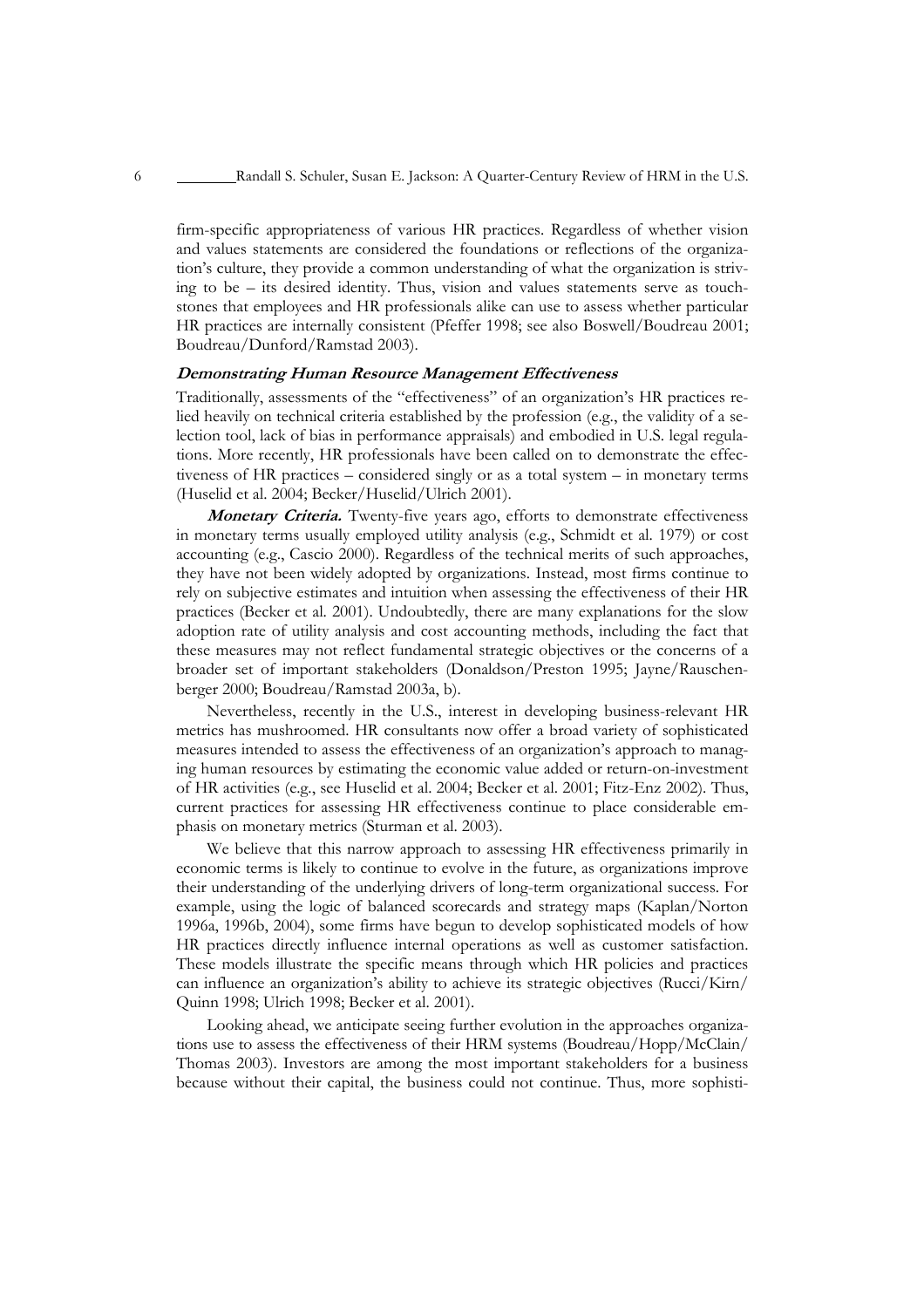cated approaches to understanding how HRM systems influence investor satisfaction is one likely focus of future efforts. For example, the use of financial and stock market indicators to assess the effectiveness of HRM is often viewed as an approach designed to address the concerns of investors as stakeholders (Becker/Gerhart 1996; Becker/ Huselid 1998; Gerhart 1999). But stock market indicators in particular tend to reflect the short-term orientation of some investors. For corporations that are partially owned by employees, via stock-based savings plans, these indicators may not be appropriate. For such investors, the long-term viability of the organization is more relevant (e.g., see Blasi/Kruse/Berstein 2003).

**Satisfying Multiple Stakeholders.** A more complete assessment of HR's effectiveness would consider the impact of the HRM system on all of an organization's multiple stakeholders. The importance of developing HRM systems that address the concerns of all key stakeholders is not widely recognized in the U.S., however.

Certainly, the organization itself is a primary stakeholder, so it is appropriate to assess the impact of the HRM system against objectives such as improving productivity, improving profitability, sustainability, and ensuring the organization's long-term survival. Increasingly, employers also recognize that organizational strategies that depend on total quality, innovation and customer service cannot be met unless employees are willing to strive for the same goals on the organization's behalf. In other words, employees also are legitimate stakeholders, whose concerns must be addressed. Thus, "soft" indicators of employees' feelings about the organization (e.g., commitment, satisfaction) are being recognized as relevant indicators of effectiveness that are worthy of top management's attention (Schneider/Bowen 1995). In industries where innovation is essential, indicators of employee engagement and knowledge development are being recognized as important relevant measures of HR effectiveness (Boudreau 2003; Boudreau/Ramstad 1999).

The effectiveness of an HRM system can also be assessed by showing its effects on customers. HR practices can determine the quality and variety of products available to customers, the price at which those products can be purchased, the service received and so on. As the U.S. economy evolved toward services, HR practices incorporated the voice of customers in numerous ways. Customer's expectations have been incorporated into job descriptions, their preferences have influenced criteria used to select new employees, their input is often sought to assess employee performance, and so on (Schneider/White 2004).

Other major stakeholders who can be affected by an organization's HR practices include suppliers and alliance partners. Through various forms of cooperative alliances, a company seeks to achieve goals that are common to all members of the alliance. Some alliances are formed to influence government actions. Research and development needs are another common reason for alliance formations. Joint ventures represent yet another type of alliance. Although organizations may understand that these stakeholders can all be affected by HRM, alliance partners are seldom included when organizations assess the effectiveness of their HRM systems.

Finally, within the U.S. the effects of an organization's HR practices on the local community and the broader society have generally not been taken into account when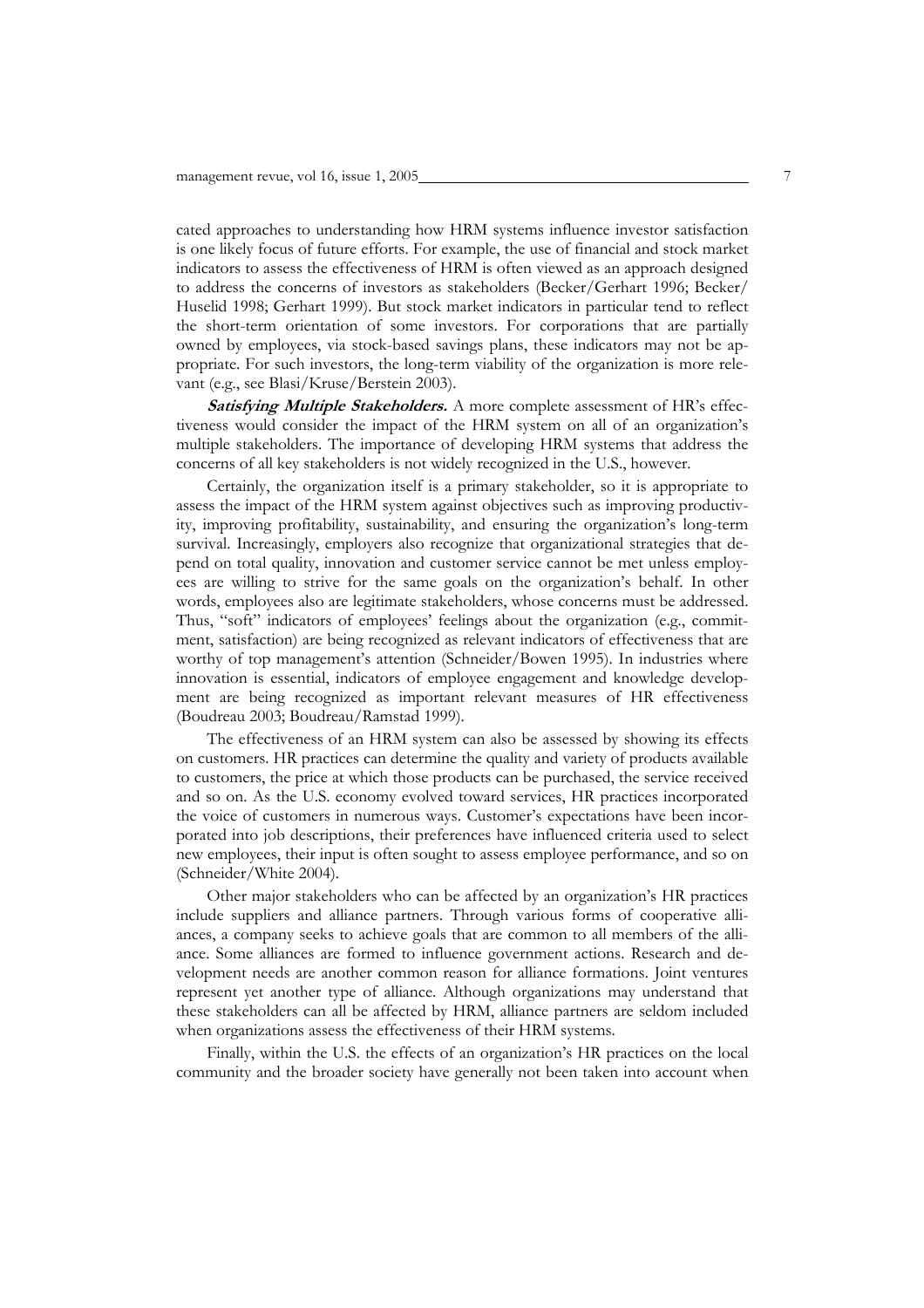assessing the effectiveness of HRM, except to the extent that these concerns are embodied in laws and regulations (Florkowski/Nath 1993). In recent years, numerous revelations of unethical and corrupt business practices serve as a reminder that a variety of HR practices (selection, training, performance measures, compensation) can contribute to such problems. Clearly, any organizational assessment of HR effectiveness that fails to consider its ability to reduce unethical or corrupt business practices is deficient.

Figure 1 illustrates the variety of stakeholder concerns that effective organizations must consider and attempt to address. Choices about how to manage an organization's human resources often have unintended and unexamined consequences for stakeholders' perceptions of how well their concerns are satisfied. Thus, extending the domain of HRM to include a more nuanced consideration of stakeholders' concerns such as ethics and sustainability is an agenda item for the future practice of strategic HRM (Boudreau, in press).





Adapted from S. E. Jackson and R. S. Schuler, *Managing Human Resources through Strategic Partnerships*, 8th ed., Cincinnati, Ohio: South-Western 2003, p.17. Used with permission.

#### **Partnership and the HR Triad**

As human resource management has evolved to become more strategic, it has become clear that effective HRM requires close cooperation between HR professionals and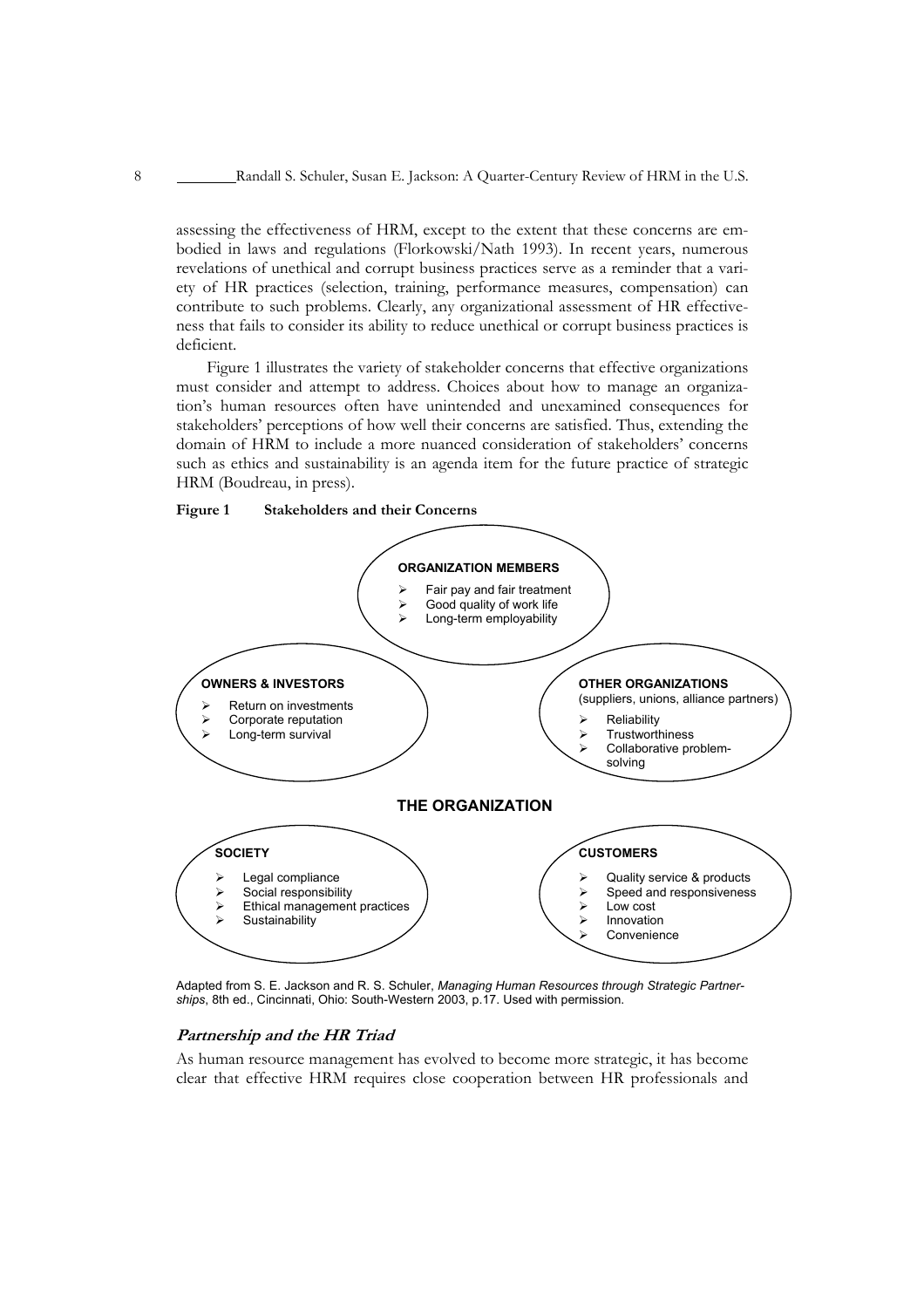line managers. Unfortunately, HR practitioners in the U.S. sometimes equate strategic HRM with "having a seat at the table" (i.e., being a member of the top executive decision making team), being a "business partner," and "showing bottom-line results." Such terminology does not adequately recognize HR's continuing and equally important responsibility for ensuring that employers meet the needs of all employees.

The fate of an organization, its investors, and its customers cannot be separated from the fate of all employees working for the organization (Schuler et al. 2001; Pfeffer 1998; Beatty/Huselid/Schneier 2003). In our own work, we use the term "HR Triad" to describe the three key partners involved in effective HR partnerships – employees (and union representatives), line managers, and HR professionals. Some of the general roles and responsibilities of each member of the HR Triad are shown in Figure 2. Much more specific roles and responsibilities can be found elsewhere (see Jackson/Schuler 2003).

| <b>Line Managers</b>                                                                                                                                                  | <b>HR Professionals</b>                                                                                                          | <b>Employees/Unions</b>                                                                                  |  |
|-----------------------------------------------------------------------------------------------------------------------------------------------------------------------|----------------------------------------------------------------------------------------------------------------------------------|----------------------------------------------------------------------------------------------------------|--|
| Include human resource<br>professionals in the proc-<br>ess of creating a business<br>strategy and putting into<br>place means of achieving<br>the business strategy. | Assist line managers, em-<br>ployees and unions in de-<br>veloping and implementing<br>elements of the human<br>resource system. | Implement HR activities in<br>conjunction with line ma-<br>nagers and human resour-<br>ce professionals. |  |
| Work in tandem with hu-<br>man resource profession-<br>als, unions and employees<br>to develop and implement<br>elements of the human re-<br>source function.         | Work in tandem with line<br>managers to forge links<br>between human resource<br>activities and the business.                    | Become responsible for<br>managing their own beha-<br>viour and their careers in<br>organizations.       |  |
| Share responsibility for<br>managing the human re-<br>sources of the company.                                                                                         | Assist employees in voi-<br>cing their concerns to ma-<br>nagement.                                                              | Recognize the value of and<br>need for flexibility and a-<br>daptability.                                |  |
| Set policy that supports e-<br>thical behaviour and<br>sustainability.                                                                                                | Create policies and practi-<br>ces to support ethical con-<br>duct and an environment<br>which supports them.                    | Represent the needs of all<br>workers.                                                                   |  |

| Figure 2: |  | <b>Examples of the Roles and Responsibilities of HR TRIAD Members</b> |
|-----------|--|-----------------------------------------------------------------------|
|           |  |                                                                       |

Adapted from S.E. Jackson and R.S. Schuler, Managing Human Resources through Strategic Partnerships, 8th ed., Cincinnati, Ohio: South-Western 2003:14. Used with permission.

#### **Summary**

To summarize, we have argued that the practice of strategic human resource management reflects the culmination and confluence of several trends that have unfolded during the past twenty-five years. These include developing a contextualized understanding of human resource management, thus facilitating vertical integration; developing systems of internally consistent and aligned HRM practices for horizontal integration; demonstrating the effectiveness of HR practices; and, forging an effective partnership among HR professionals, line managers, and employees and their repre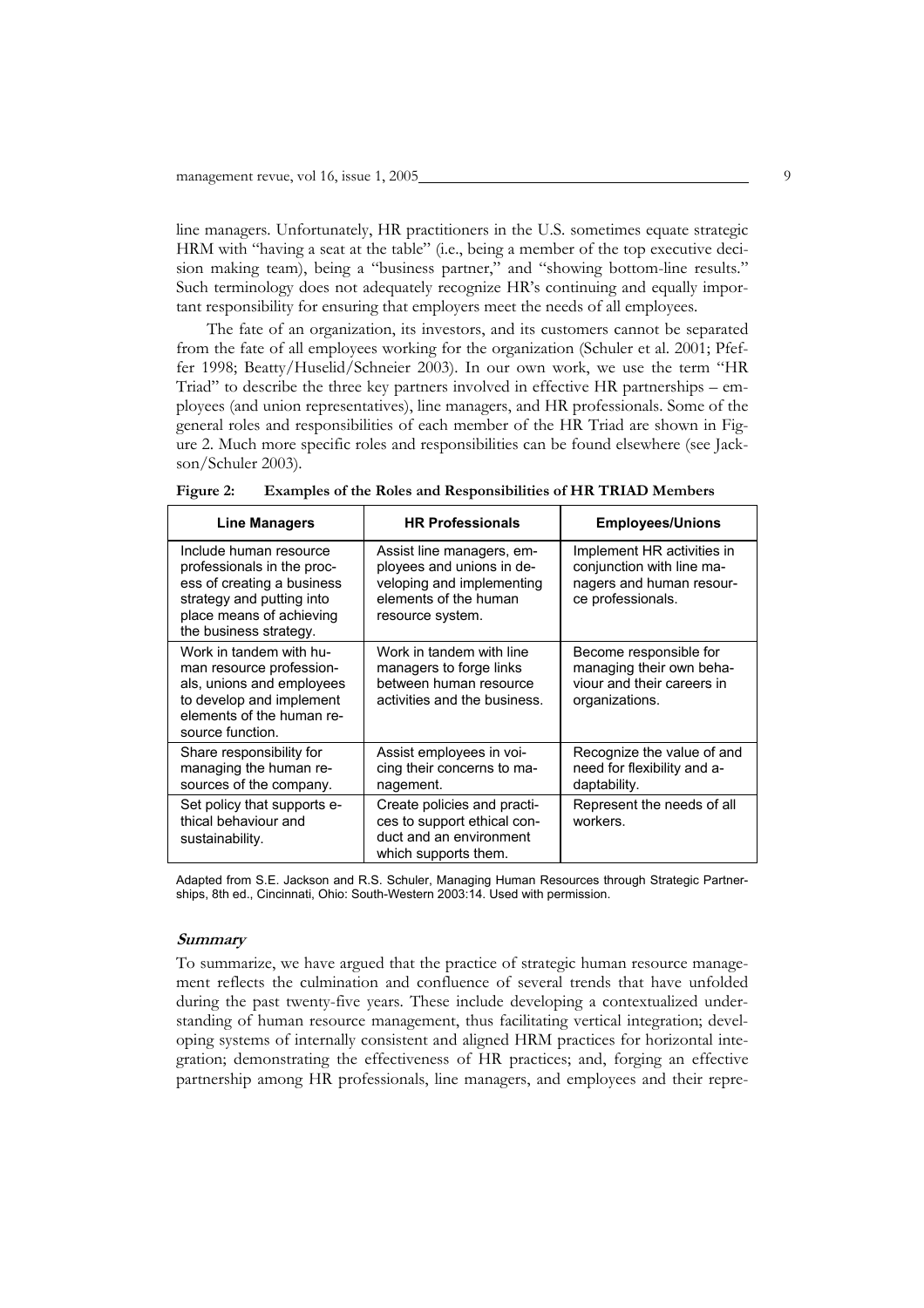sentatives. It appears that a majority of large organizations in the U.S. have embraced at least of some of these core elements of SHRM (Huselid et al. 2004; Claus/Collison 2004).

## **Research in Strategic Human Resource Management**

In the U.S., the science and practice of strategic HRM are related, but not tightly coupled, so we chose to summarize separately the key trends within each domain. Thus, we turn next to strategic HRM research.

U.S. scholars have not yet adopted a common definition of "strategic HRM," but most would probably agree that it covers research intended to improve our understanding of the relationship between how organizations manage their human resources and their success in implementing business strategies (cf. Scott/Youndt/ Wright 1996). As a focal topic for HRM research, strategic HRM began to emerge approximately twenty-five years ago (Dyer 1985; Galbraith/Nathanson 1978, Niniger 1980; Fombrun, et al. 1984; Schuler/MacMillan 1984). Since then it has evolved to include several streams of theory and empirical investigations. Due to space limitations, our tour of this work is necessarily too brief to adequately compare and contrast the numerous conceptual frameworks proposed, or to examine the ongoing methodological debates. Instead, we simply attempt to summarize a few key issues of interest to SHRM scholars in the United States. More detailed reviews can be found elsewhere (e.g., see Becker/Huselid 1998; Snell/Youndt/Wright 1996; Martin-Alcazar/Romero-Fernandez/Sanchez-Gardy 2004; Lengnick-Hall/Lengnick-Hall 1988; McMahan/ Virick/Wright 1999; Wright/McMahan 1992).

#### **High Performance Work Systems, Best Practices, and HR Bundles**

As we have already noted, an element that differentiates the strategic HRM approach from earlier approaches is a focus on the entire HRM system. One stream of strategic HRM research has focused on demonstrating that more sophisticated HRM systems create more economic value. These more complex HRM systems are sometimes referred to as "best practices" or "high performance work systems" or "HR bundles" or "one best way" (e.g., Becker/Huselid 1998; Cappelli/Neumark 2001; Delaney/Lewin/ Ichniowski 1989; Delery/Doty 1996; Huselid 1995; MacDuffie 1995; MacDuffie/ Drafcik 1992; Osterman 1984, 1987).

In this stream of research, HR practices are assumed to operate in concert with each other. When properly aligned, several practices together may reinforce each other; when mismatched, they may work against each other and interfere with performance (Delery 1998; Lawler 1992; Lawler/Mohrman/Ledford 1992). Alternatively, some practices may serve as substitutes for each other (Ichniowski et al. 1996). As noted in the discussion of competitive advantage, this stream of research tends to downplay the significance of context.

Several empirical studies have shown that firms that have an entire set of socalled high performance HR practices outperform firms with none or only a few of these practices (Becker/Huselid 1998). However, as critics have pointed out, there has been some inconsistency in the HR practices (or policies) that various authors consider to be among the preferred practices, making it difficult to draw general conclu-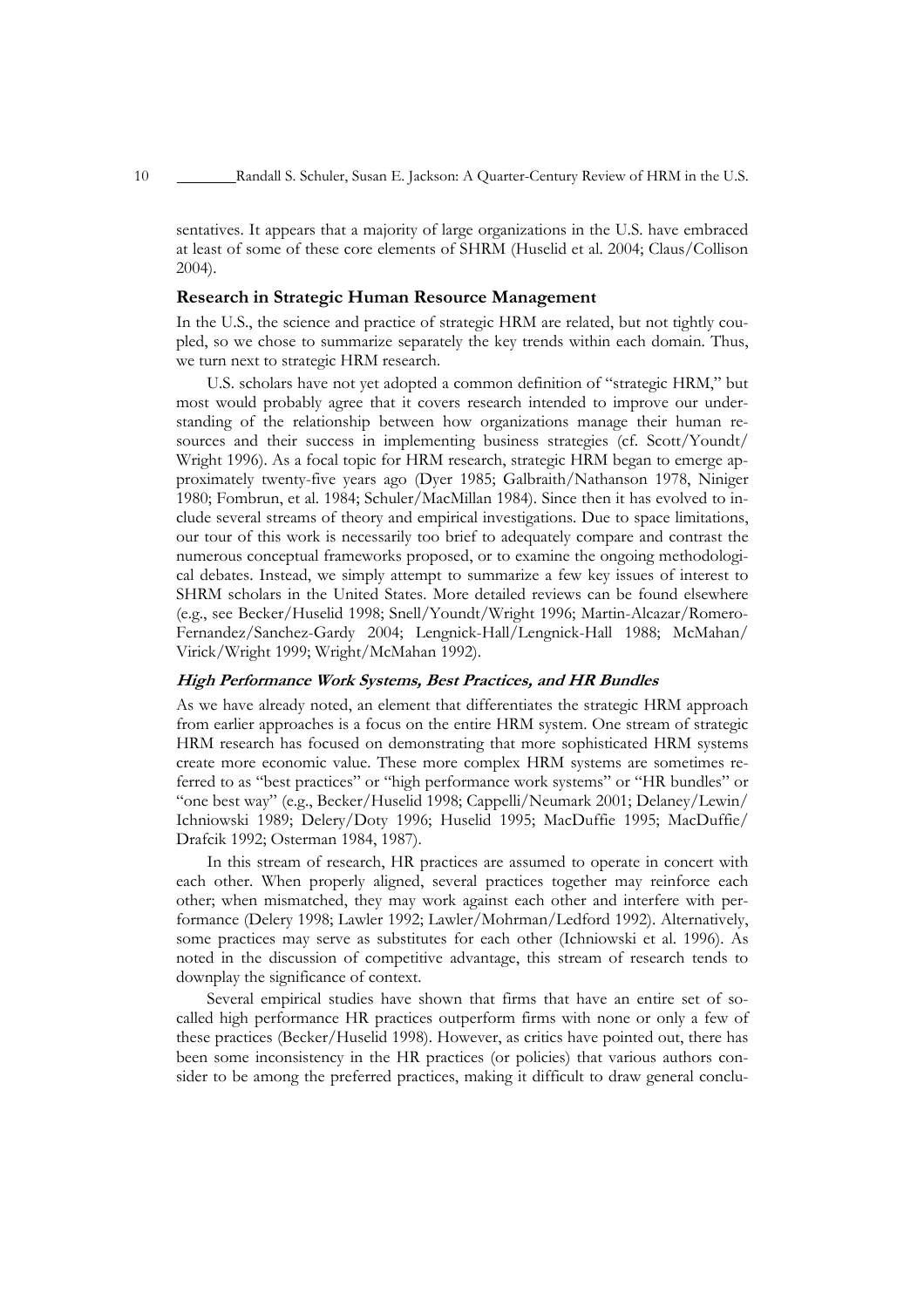sions about which practices qualify as "best practices" (e.g., see Becker/Gerhart 1996). In order to continue moving forward with this line of research, more theory-driven research may be needed as well as a distinction between HR practices and HR policies. The result might be research that traces the causal chain that explains how particular HR practices or policies influence intermediate outcomes (e.g., motivation, productivity, turnover) and how those outcomes, in turn, are related to specific indicators of financial performance (Becker/Huselid 1998; Boswell/Boudreau 2001; Rogers/Wright 1998; Wright/Gardner 2002), or other indicators of organizational effectiveness (Boudreau/Hopp/McClain/Thomas 2003).

Research on high performance work systems, best practices, and HR bundles is considered by its advocates to fall within the realm of strategic HRM primarily because of its emphasis on predicting firm financial performance. That is, for some U.S. researchers, strategic HRM research is defined primarily by the outcome of interest – firm performance. Next we consider strategic HRM research that puts more emphasis on creating alignment between the HRM system and a firm's context, e.g., its particular strategy.

#### **Strategic Contingencies**

The emergence of the strategic contingencies perspective in HRM research can be traced to early efforts to bridge the fields of strategic management (also referred to as business policy) and human resource management. The earliest works addressed the question of whether the effectiveness of specific HR practices might depend on the strategic objectives of the firm that adopted the practice (e.g., Miles/Snow 1984, Schuler/Jackson 1987).

Prior to the emergence of strategic HRM, most empirical research sought to identify the most effective HR practices. The specific context in which a practice was used was considered to be of little consequence. The implicit assumption was that the most effective practices would be equally effective across firms. By asserting that the value of HR practices depends on the strategic context in which they are used, contingency advocates challenged the prevailing assumption of "one best way." [Although it is now less prevalent, this assumption has not been completely abandoned by some strategic HRM researchers; it remains implicit, for example, in research that seeks to establish the superiority of so-called "high performance work systems."]

Strategic contingency theory assumes that managers adopt strategies as means for competing in the specific environments they face (Lundy/Cowling 1996). Two of the most well-known typologies for describing the alternative strategies available to firms are the defender-reactor-analyser-prospector theory proposed by Miles and Snow (1984) and the competitive strategies identified by Porter (1980). Following the logic of strategic contingency theory, the choice of human resource practices can be understood as a process of matching HR practices to the strategies pursued by the organization (Lundy/Cowling 1996). For example, prospectors may look externally for people in order to bring in the cutting edge competencies needed for technological innovation. In contrast, an organization pursuing a reactor strategy may value knowledge about the organization's own internal processes over technological advances (Hambrick 2003).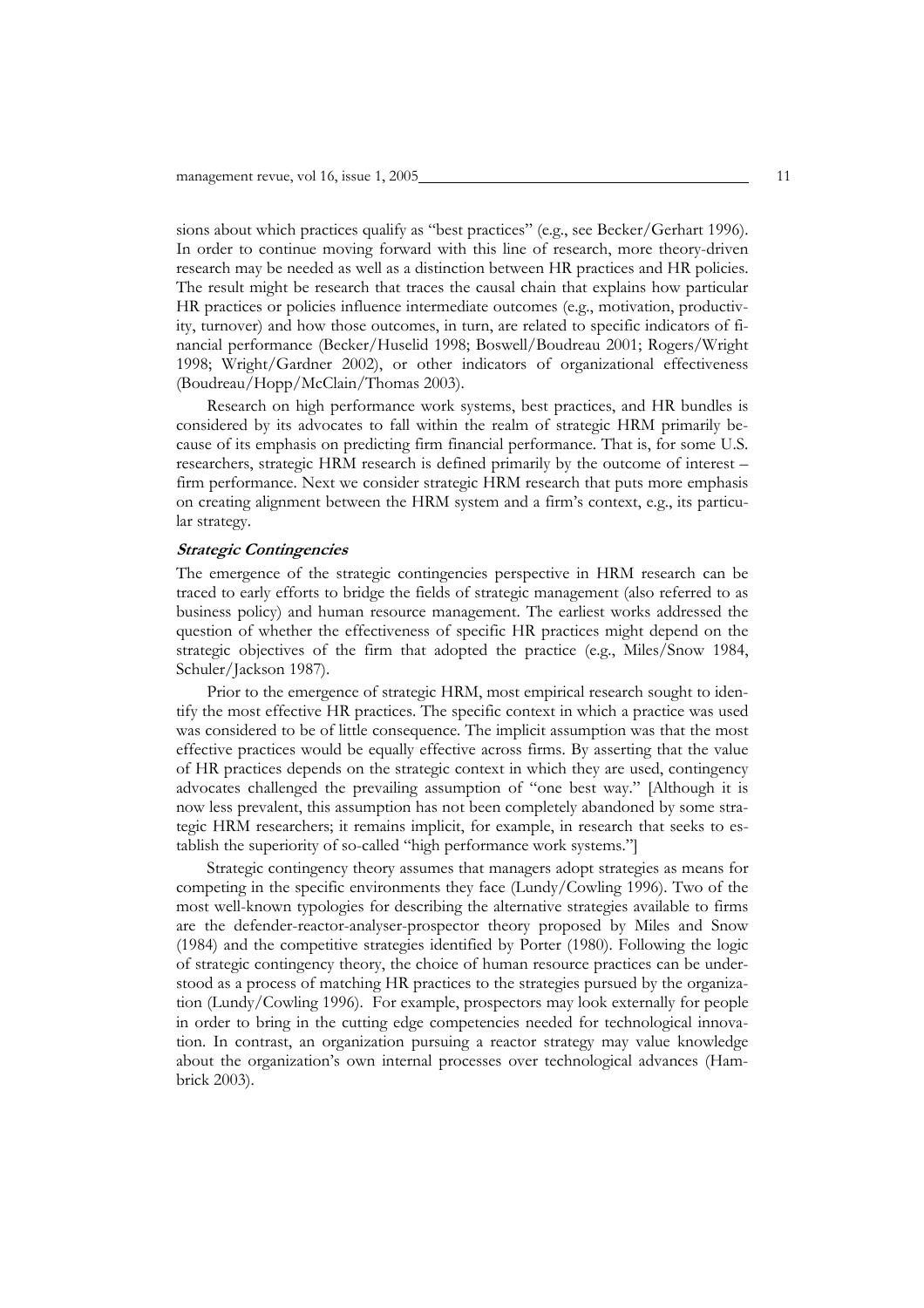Several studies provide some support for the contingency perspective. For example, drawing on Porter's work, Jackson, Schuler and Rivero (1989) tested and found support for several hypotheses that specified the HR practices that should be found in firms pursuing strategies that emphasized cost reduction, quality improvement, or innovation (see also Cappelli/Crocker-Hefter 1993).

## **Configurational Perspective**

Closely associated with the development of this contingency perspective is the configurational perspective (Delery/Doty 1996; Ketchen/Thomas/Snow 1993; Martin-Alcazar et al. 2004). In fact, in our view, the configurational perspective is conceptually indistinguishable from the earlier contingency perspective. Studies that have been cited in the literature as examples of the configurational perspective could just as easily be cited as examples of the contingency perspective (e.g., Schuler/Jackson 1987). By using the term configurational instead of contingency, those who view these two perspectives as different point out the importance of attending to each of two issues: one is the idea that HR practices need to be aligned with each other (horizontal integration), and the second is the idea that HR practices should be aligned with the broader context (vertical integration). That is, certain sets or "bundles" of HR practices may be more appropriate because they fit together to mutually support a defined set of employee behaviors, competencies and motivations, *and* these in turn are appropriate given the organization's specific context (Baird/Meshoulam 1988; Ichniowski 1990; MacDuffie 1995; Fombrun et al. 1984; Delery/Doty 1996; Delery/Shaw 2001; Gomez-Mejia/Balkin 1990; Miles/Snow 1984; Schuler/Jackson 1987; Wright/Snell 1998; Boudreau 2003).

## **Theoretical Frameworks**

If one accepts the proposition that an HR practice that is effective in one context might be quite ineffective in another context, one challenge that follows is developing a logic for predicting which practices are most suitable for which contexts. Prominent explanations that have been offered to explain why and how a firm's strategy (and other contextual factors) influences its HRM system include the behavioral perspective, human capital theory, and the resource-based view of the firm.

**Behavioral Perspective.** Grounded in role theory, the behavioral perspective focuses on the interdependent role behaviours that serve as building blocks for an organizational system. Role behaviours are 'the recurring actions of an individual, appropriately interrelated with the repetitive activities of others so as to yield a predictable outcome' (Katz/Kahn 1978). The primary means by which the organization sends role information through the organization, supports desired behaviours, and evaluates role performances is human resource management.

Schuler and Jackson (1987) used role theory to link HR practice with the competitive strategy of the organization (Porter 1980). They argued that different strategies require different role behaviours of the employees and thus require different human resource practices. Therefore, human resource management is effective when the expectations which it communicates internally and the ways in which it evaluates performance are congruent with the system's behavioural requirements (Fredericksen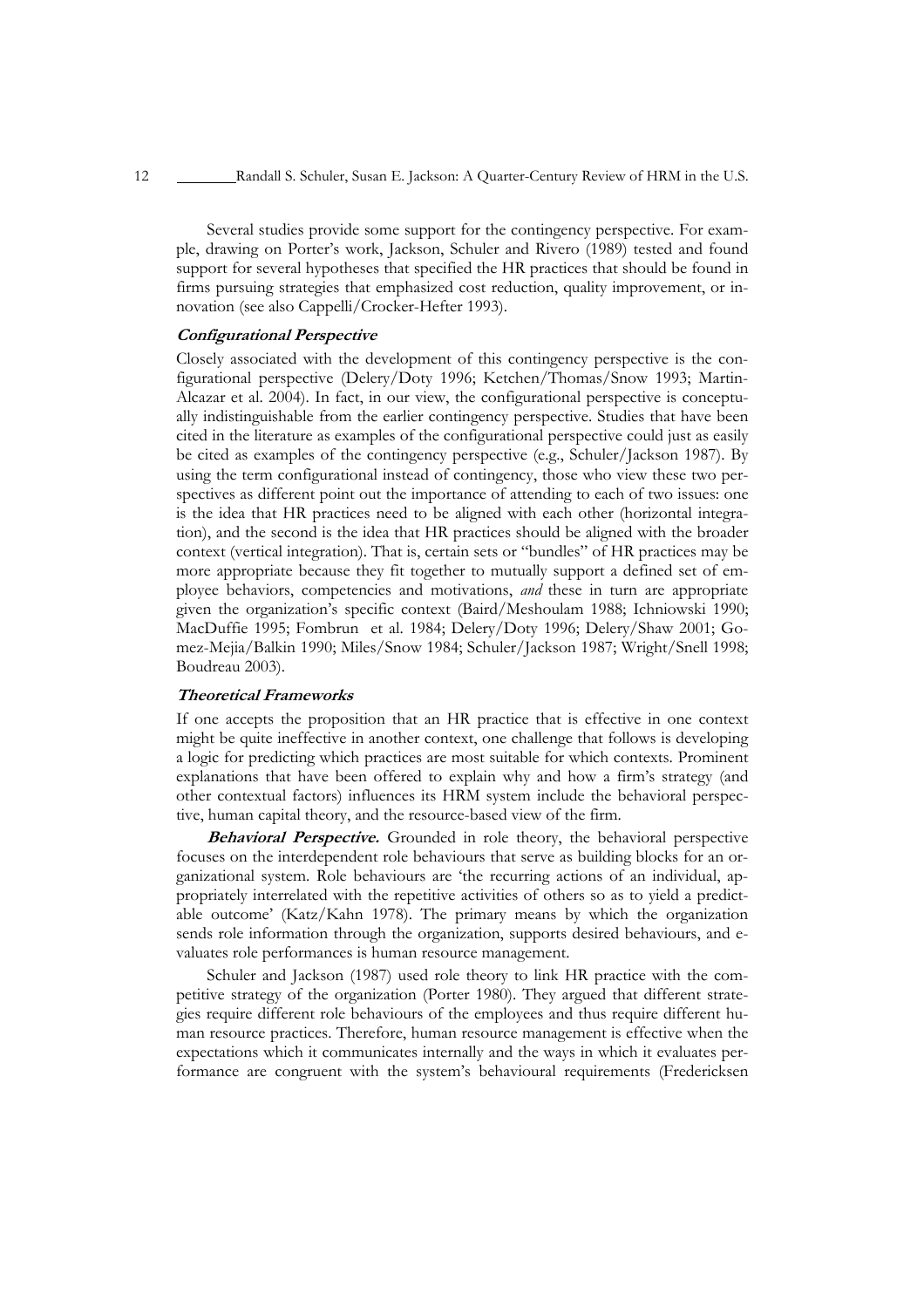1986). Since then, this approach for explaining why alternative strategies were likely to require different HRM systems has been referred to as "the behavioral perspective."

The behavioral perspective assumes that firms develop HR practices as a means for managing the behaviors of employees. It further assumes that different strategies impose differing behavioral imperatives. It defines an effective HRM system as one that (a) accurately identifies the behaviors needed to implement the firm's strategy, (b) provides opportunities for employees to engage in the behaviors needed, (c) ensures employees have the competencies required, and (d) motivates employees to behave as needed (Schuler/Jackson 1987; Jackson/Schuler 2002; Treacy/Wiersema 1995). Furthermore, the behavioral perspective argues that employees' decisions about how to behave reflect their interpretation and responses to an organization's entire HRM system – that is, employees imbue practices with meaning (see Daft/Weick 1984). Consequently, involving employees' in the process of developing and implementing HR practices is essential.

Recently, the behavioral perspective was used to explain the effects of so-called "network building" HR practices on firm performance. Focusing on top management teams, Collins and Clark (2003) showed that several HR practices seemed to improve firm performance by encouraging executives to build their internal and external social networks, which they could then leverage to improve their firm's financial bottom line. Making somewhat similar arguments, Jackson, Hitt and DeNisi (2003) recently extended the behavioral perspective to describe how HR practices might be used to encourage behaviors needed for knowledge-based competition.

**Human Capital Theory.** Grounded in economics, human capital theory provides an alternative logic for understanding the choices firms make in managing human resources. The crux of this theory is that people are of value to the organization to the extent they make it productive (Becker 1964; Becker/Huselid 1998; Lepak/ Snell 1999). Thus, organizations make decisions about investments in people just as they make decisions about investing in machinery, viewing them as a form of capital. Costs related to training, retraining, motivating, and monitoring the organization are viewed as investments in the human capital of the firm, just as maintenance of machinery would constitute an investment in the capital of the firm (Flamholtz/Lacey 1981; Wright et al. 1994; Wright/Dunford/Snell 2001; Cascio 1991, 2000). Efforts to develop HR metrics that establish the value of investments in HR practices are firmly grounded in the logic of human capital theory.

Human capital theory has also been used to gain insights into the decisions firms make about how to staff their operations. Human capital can be attained by either hiring from outside the organization or by training and developing human capital already within the organization (Wright et al. 2001). The decision to 'buy or make' depends on a comparison between the projected value to the organization, which will be realized when the capital is deployed and the costs to the organization of each option, given the current environmental context.

**Resource-Based View***.* The resource-based view of the firm emphasizes the need for resources as being primary in the determination of policies and procedures (Wernerfelt 1984). Organizations are viewed as being able to succeed by gaining and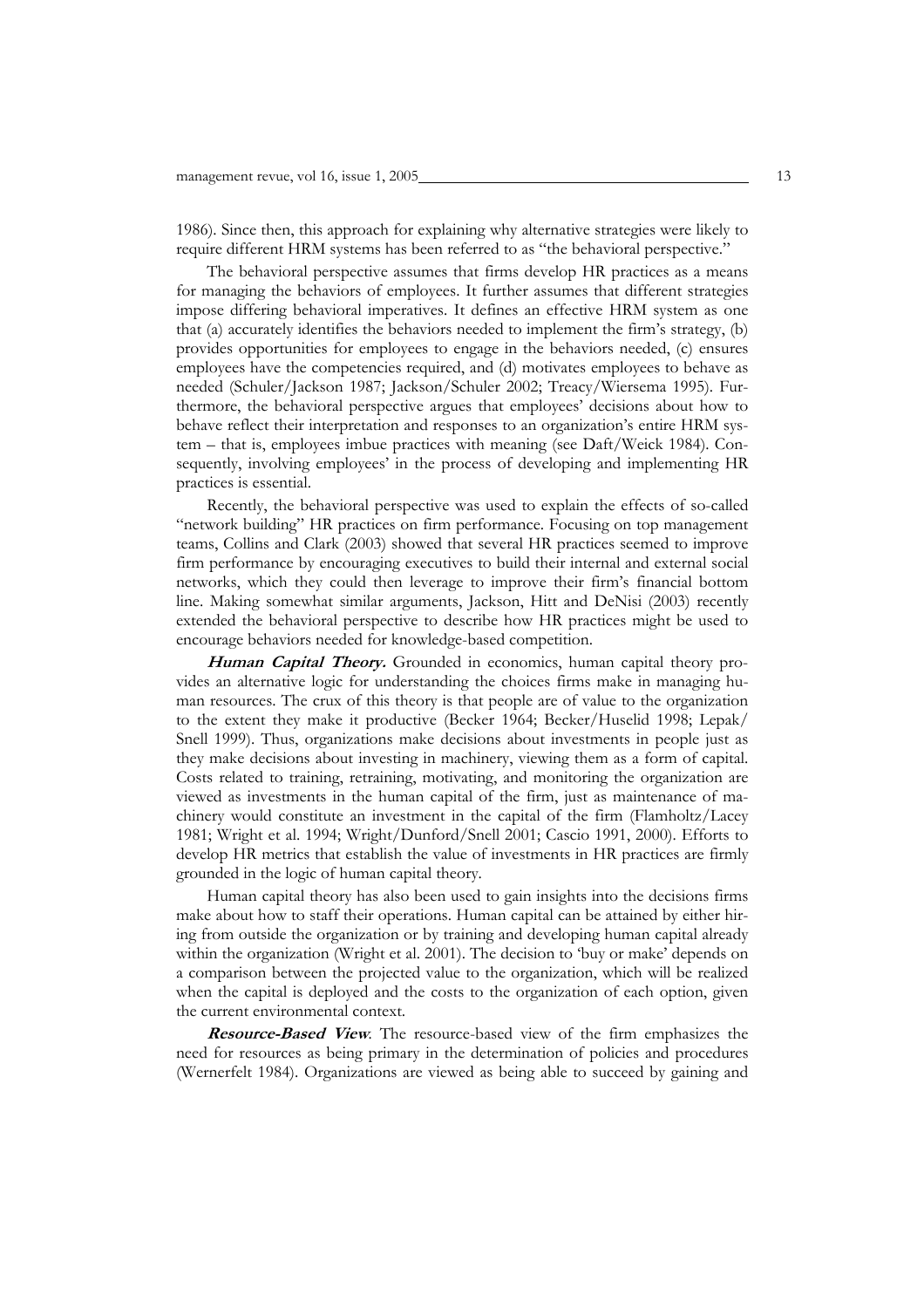retaining control over scarce, valuable, and inimitable resources (Barney 1991; Porter 1980). The application of this theory to human resource management has led to an array of new insights for understanding how effective organizations manage their employees (Gupta/Govindarajian 2001).

Within the organization, the HR department can be viewed as controlling scarce resources to the extent that it controls access to the skills necessary for the achievement of strategic goals (Lepak/Snell 2003). On a broader level, a firm may gain a competitive advantage by using HR practices  $-$  e.g., an appealing remuneration scheme--to lure and retain top talent (Gomez-Mejia/Balkin 1992). These competitive advantages are sustained through continued training, support of organizational culture, selection processes, and other traditional human resource practices.

The resource-based view has been invoked as the logic for explaining why coherent HRM systems lead to sustained competitive advantage: whereas it may be easy for competitors to copy or imitate any single HR practice, it should be more difficult to copy an entire system of aligned practices (Wright et al. 1994; Lado/Wilson 1994). Furthermore, even if competitors are able to copy an entire HRM system, they may find that the system is not as effective because it is not aligned with the new organization's specific strategy or other elements of its broader context.

**An Integrative Framework: Contextualized and Dynamic.** By any standard, the field of strategic human resource management is still in its infancy. Nevertheless, there is an emerging consensus regarding the need to understand the interplay between human resource management systems and the broader context in which these systems are used – including characteristics of the immediate organization (technology, strategy, culture, and leadership) as well as characteristics of the external environment (laws, unions, country culture, and economic conditions (Delery/Doty 1996; Martin-Alcazar et el. 2004; Jackson/Schuler 1995). Because the internal and external environments are dynamic, the process of managing human resources must also be dynamic. Success requires meeting the present demands of multiple stakeholders while also anticipating their future needs. Our interpretation of these essential elements of the emerging field of strategic HRM is illustrated in Figure 3.

The task of developing and implementing an effective HRM system presents numerous challenges. To date, research and theory have focused on the design question, that is, What comprises the best HRM system in a given context? Meanwhile, lacking clear answers to the design question, HR practitioners are faced with the challenges of interpreting the needs of multiple stakeholders, negotiating solutions that optimize their satisfaction, managing the process of change, monitoring effectiveness, and sustaining continuity while retaining the flexibility needed to adjust and improve. Looking ahead, it seems likely that the focus of academic work in the field of strategic HRM will evolve away from its current search for effective HRM system designs and toward understanding the processes through which HRM systems evolve and change in concert with their dynamic context. Gradually, the rather mechanistic view of HRM systems that prevails currently may be replaced by a perspective that recognizes the social aspects of human resource management and the processes through which organizational members create meaning from a complex array of signals.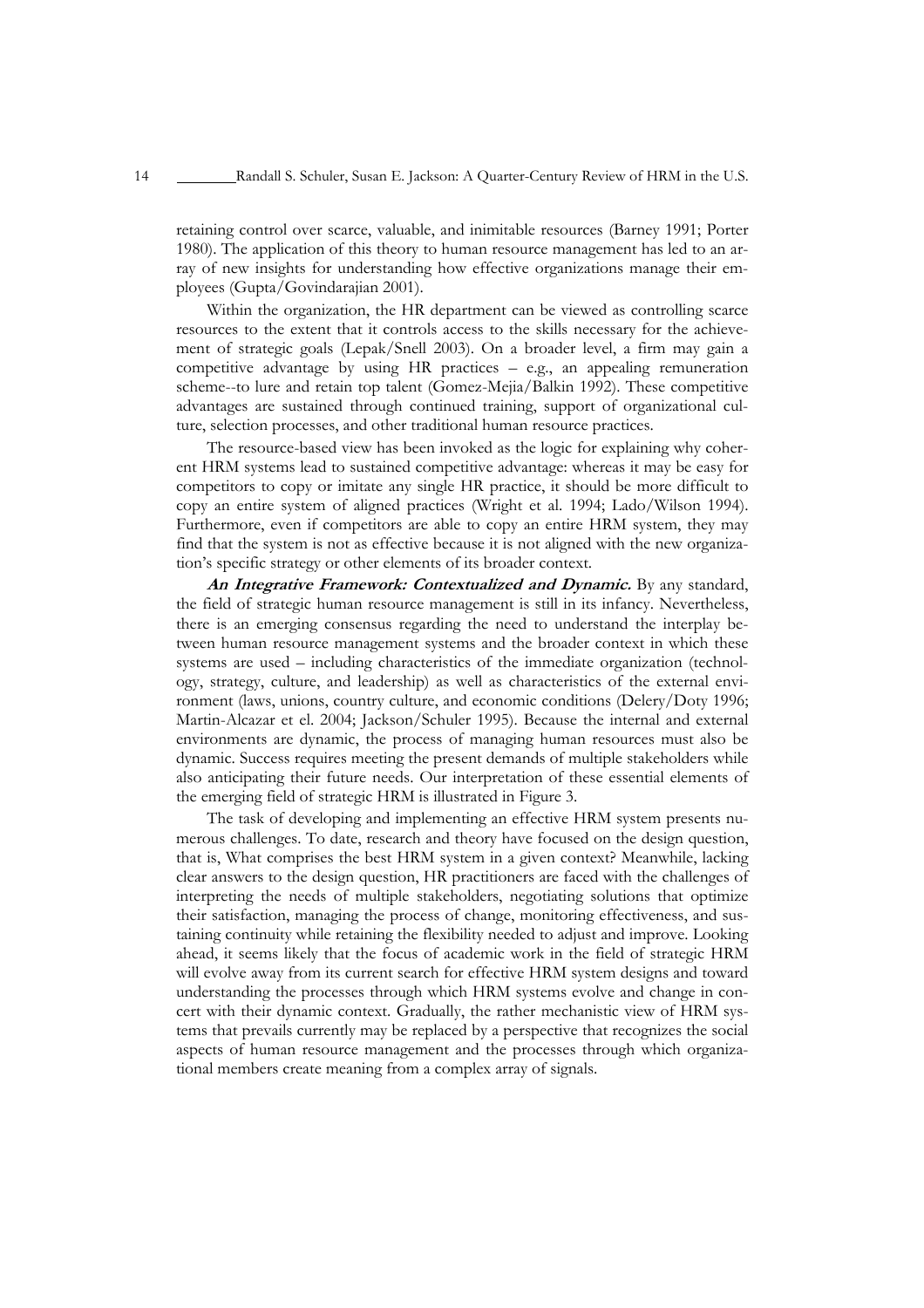

**Figure 3: Contextual and Dynamic Framework for Strategic HRM** 

*Adapted from S.E. Jackson and R.S. Schuler,* Managing Human Resources through Strategic Partnerships*, 8th ed., Cincinnati, Ohio: South-Western 2003: 9. Used with permission.* 

Also needed in the future are studies that consider outcomes of concern to multiple stakeholders. To date, most strategic HRM research in the U.S. has focused on financial performance and emphasized outcomes of interest to investors. Whether other stakeholders also benefit from these practices is not yet clear. A recent study of HR practices used in hospitals provides an example of how the concerns of multiple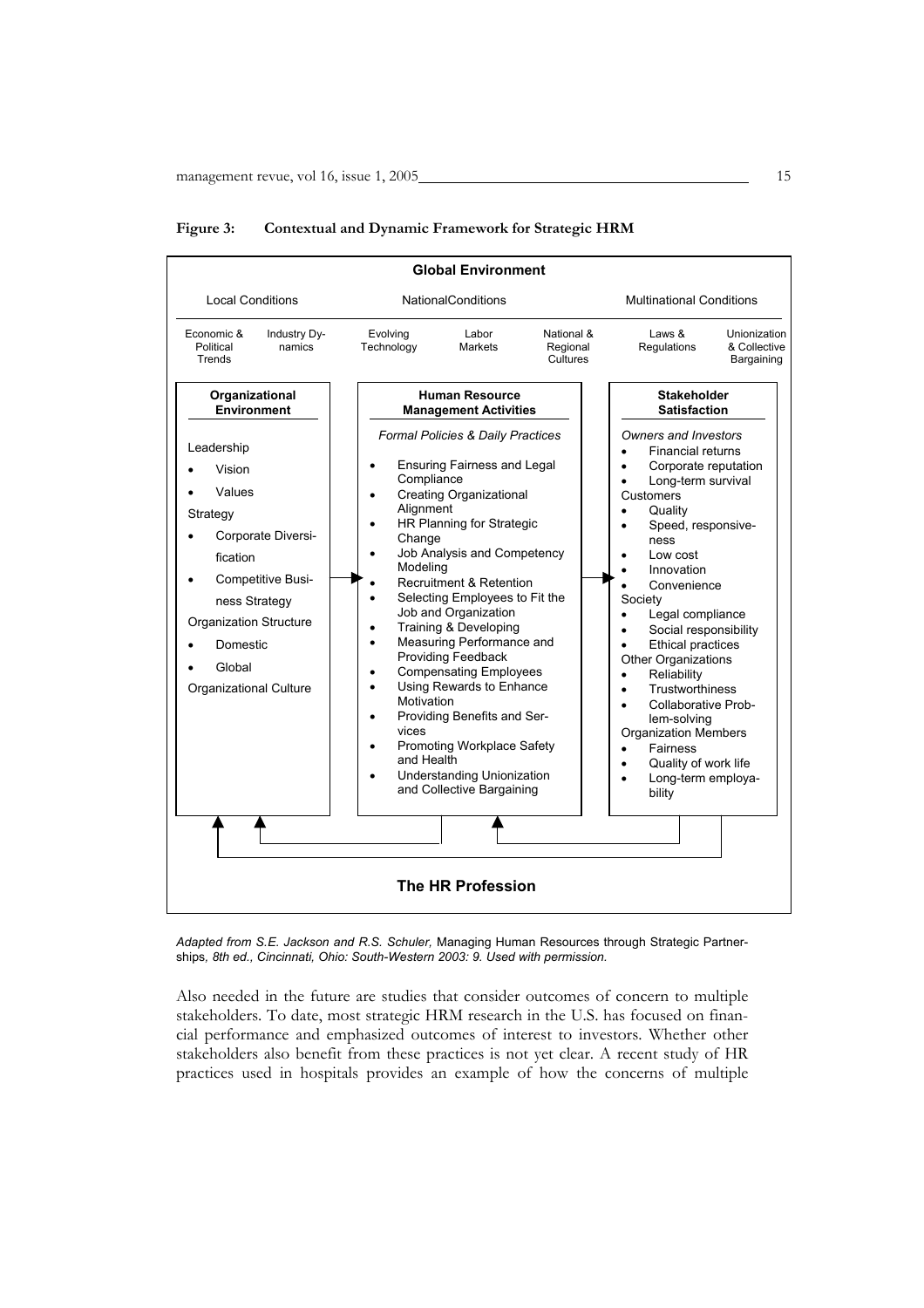stakeholders can be taken into account. In that study (Brown/Sturman/Simmering 2003), the authors showed that compensation practices used in hospitals predicted both financial outcomes and patient care.

## **Research and Practice in International Human Resource Management**

Within the U.S., the development of international HRM has been another significant trend during the past quarter century (Reynolds 2001, 2004; Dowling/Schuler 1990; Schuler 1994). As a result of the globalization of industry, many firms now must compete on a worldwide basis rather than on the regional basis that was previously favored (Bartlett/Ghoshal 1991). Human resource management in this international context requires developing an understanding of the issues facing multinational enterprises (MNEs) (Evans/Pucik/Barsoux 2002; Briscoe/Schuler 2004).

Whereas there seems to be a significant gulf between research and practice in strategic HRM, research and practice in international HRM are more closely linked. Thus, in this section we discuss both together. Our brief review of developments in international HRM is organized around two topics--managing expatriates and managing MNEs--because these two topics have received the majority of research attention in the U.S. during the past twenty-five years (Briscoe/Schuler 2004).

## **Managing Expatriates**

Managing a domestic workforce can differ drastically from managing a foreign workforce. Nevertheless, many U.S. organizations that operated internationally for much of the past twenty-five years adopted the human resource practices of the parent country, the U.S. In addition, they used expatriates as a major means of staffing the senior management cadre of international locations. By staffing foreign operations with expatriates, the U.S. parent could exercise control over the foreign operation (Tarique/ Caliguri 2004). Because this ethnocentric approach was widely adopted by U. S. firms as they began to internationalize, most of the early practice and research in IHRM focused on expatriate selection and compensation (Tung 1988; Tarique/Caliguri 2004; Adler 2002; Mendenhall et al. 2002).

Twenty-five years ago, international personnel professionals in U.S.-based multinational firms devoted almost all of their time to managing expatriate assignments – in particular, expatriate compensation (Reynolds 1997). By the 1990s, expatriate compensation issues still consumed half of the time of corporate international HR staff (Reynolds 2001, 2004).

Today, considerably more of the time of U.S. international HR staff is devoted to issues associated with managing local-nationals, and to issues such as global staffing, integration of worldwide HR practices, management development, and other topics considered to be of strategic value (Reynolds 2001, 2004). The number of HR professionals in the U. S. who have responsibilities for international HR issues also has grown considerably. When the first professional association for international HR managers was established in the 1970s, it had only about 100 members. Today, some 8000 members of the major professional association for HR professionals (the Society for Human Resource Management) identify with this specialty. Recognizing that there is now an extensive body of knowledge that should be mastered by HR professionals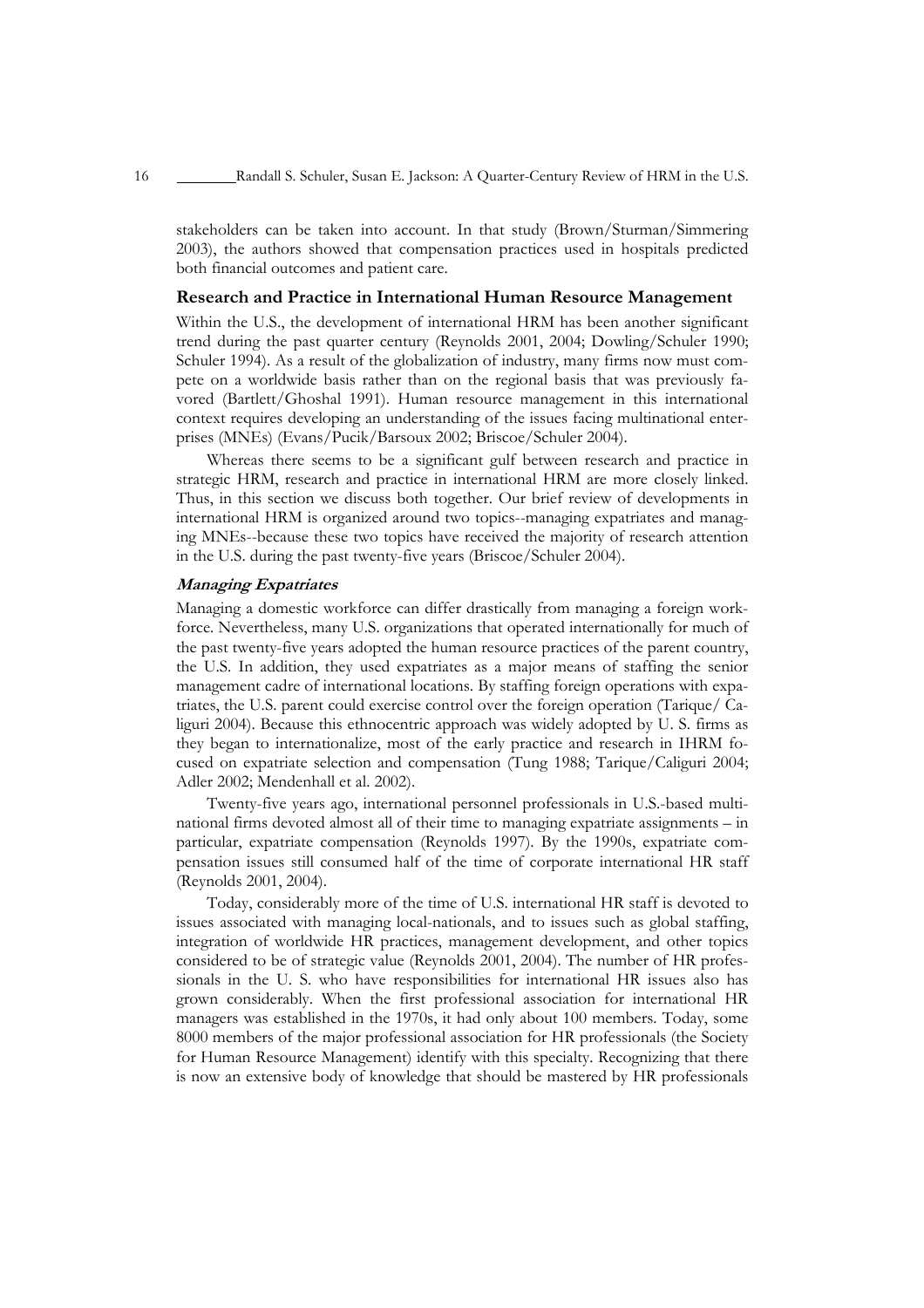with international responsibilities, the Society for Human Resource Management recently introduced a specialized testing and certification process.

Research in international HRM has followed a similar trajectory. Prior to the 1990s, the volume of U.S.-based research in the field of international HRM was quite small, and it focused almost exclusively on managing expatriates. Much of the research sought to identify predictors of success in expatriate assignments. Numerous studies conducted during the past decade have shed light on individual characteristics that enable expatriates to adjust readily to new and unfamiliar circumstances. Research has also found that the cross-cultural training and developmental activities provided to expatriates can prepare them to work more effectively in other cultural contexts (e.g., see Black/Mendenhall/Oddou 1991; Caliguiri 2000; Ones/Viswesvaran 1997).

Managing expatriates continues to be a significant activity and an active area of research, but it no longer dominates IRHM in the United States. As the pace of globalization quickened, and as the costs associated with the growing numbers of expatriates came into question, U. S. firms decreased their reliance on expatriates. Like other global firms, they turned to third country nationals and host country nationals as vital sources of staffing, for both non-managerial and managerial positions (Reynolds 2004; Pucik/Tichy/Barrnett 1993). With the concurrent rise of multinational enterprises, practitioners and researchers alike are developing new ways of conceptualizing international HRM (Reynolds 2004).

#### **Managing MNEs**

As U. S. MNEs have evolved, HR professionals have become more sensitive to cultural variations. Numerous studies have documented country differences in HR practices, and several have linked these to differences in the cultures and institutional environments of the U.S. and other countries (e.g., Adler/Ghadar 1990; Rousseau/Schalk 2000; Sparrow/Schuler/Jackson 1994; Tung 1990). Such differences create special challenges for global firms.

One challenge that U. S. MNEs continue to struggle against is adapting their HR practices to the new cultures in which the organization operates and doing so in a manner of operation that is both comfortable for the organization and appropriate for those cultures (Pucik et al. 2002; Adler/Ghadar 1990). Of course, cultural differences are not the only challenge; as is true for domestic U.S. firms, MNEs must align their HRM systems with other elements of the external environment – the laws, economic conditions, and political trends in each country of operation (von Glinow/Drost/Teagarden 2002).

A closely related challenge is developing a global approach to managing human resources that embraces a few universal principles that give the entire global system consistency and internal integrity, while also allowing local and regional autonomy. Achieving the right mix requires continual evaluation and discussion about which policies and practices can be global and which can or should be regional or even local (Govindarjan/Gupta 2001). As they have adopted local HR practices, many U. S. MNEs have found it difficult to develop global HRM systems that are internally consistent and effective throughout the entire MNE (Schuler/Budhwar/Florkowski 2002; Boudreau/Ramstad/Dowling 2003).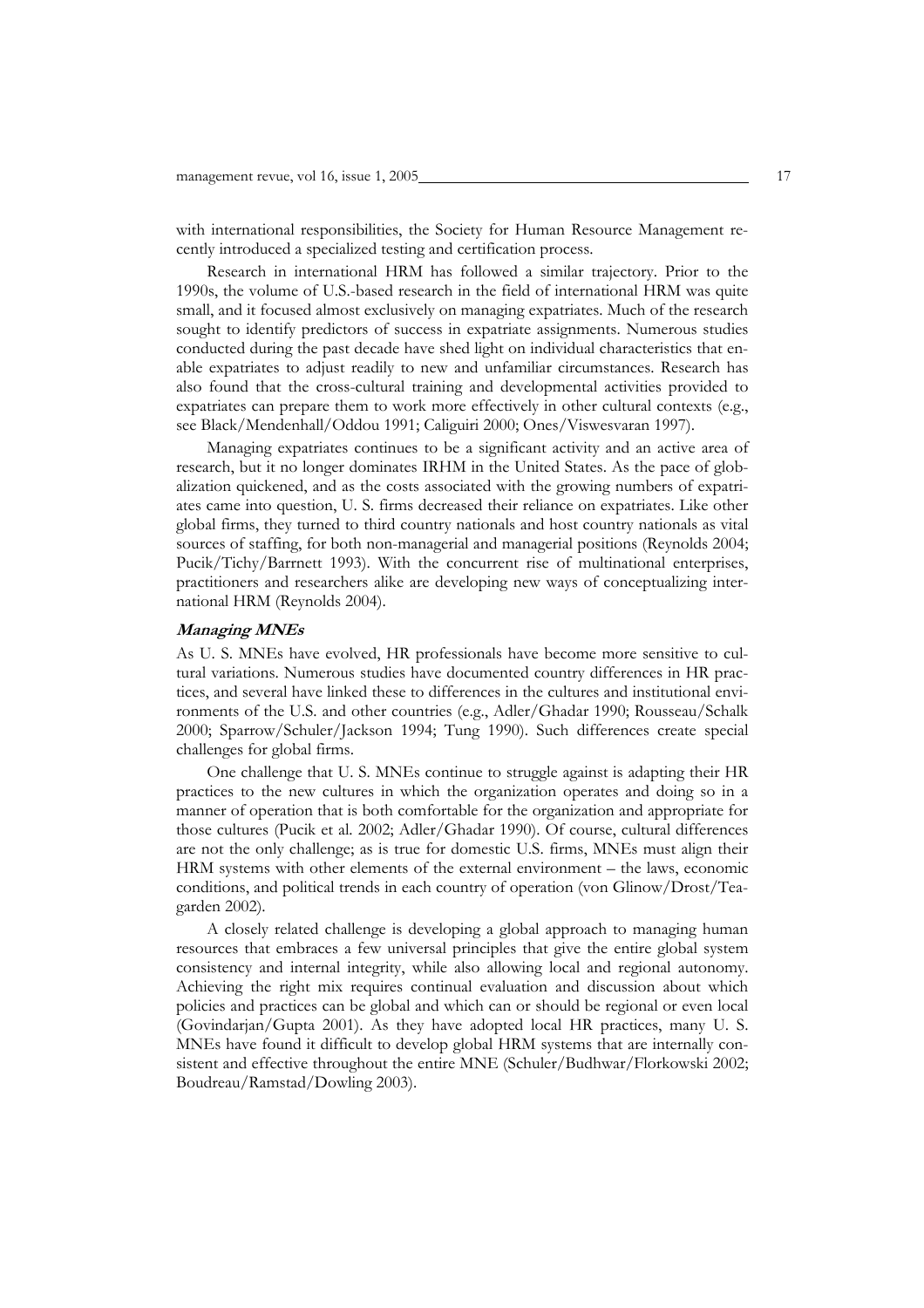**Strategic International Human Resources.** As is true for firms operating in a single country or region, MNEs strive to develop HRM systems that fit the contours of the present context – a context that is much more complex and multifaceted – yet anticipate the future concerns of its varied stakeholders. That is, effectively managing human resources in MNEs requires a framework for strategic international human resource management (Evans et al. 2002; Briscoe/Schuler 2004). Strategic international human resource management has been defined as "human resource management issues, functions, policies and practices that result from the strategic activities of MNEs and that impact the international concerns and goals of those enterprises" (Schuler/ Dowling/DeCieri 1993).

The practice of strategic international human resource management involves the management of inter-unit linkages and internal operations (Bartlett/Ghoshal 1991). Managing inter-unit linkages is needed to integrate, control and coordinate the units of a firm that are scattered throughout the globe (Ghoshal 1987; Galbraith 1992). Internal operations, on the other hand, encompass the remaining issues. For example, internal operations include the way a unit operates in concert with the laws, culture, society, politics, economy, and general environment of a particular location (Ballon 1992; Tung/Thomas 2003).

**Managing Cross-Border Alliances.** Another important challenge for MNEs is managing cross-border alliances. Due in part to the high costs for developing new products and entering new markets, more and more U.S. companies have elected to enter into cross-border alliances. Two types of cross-border alliances that present special HRM challenges are international mergers and acquisitions and international joint ventures (Schweiger/Verg 2001). While international mergers and acquisitions have the tendency to reduce the number of companies in a market, international joint ventures typically increase the number of companies in a market. In both cases, costs can be reduced, profits enhanced, speed of market entry increased and risks managed.

Research suggests that many of the problems that arise in managing cross-border alliances are due to ineffective human resource management (Schuler/Jackson/Luo 2004). Research intended to improve our understanding of how to manage crossborder alliances is still in its infancy. Nevertheless, there is a growing volume of scholarship devoted to developing testable, theoretically-grounded frameworks that can serve as guides to new empirical research while also providing new insights to practicing HR professionals (Inkpen/Beamish 1997).

Some of the theoretical perspectives that have been used to guide studies of strategic HRM will undoubtedly prove useful for future research in strategic international HRM, including those theories we described above as well as institutional theory (Zucker 1987), agency theory (Jensen/Meckling 1976) and transactions-cost theory (Williamson 1985). In addition, the perspective of organizational learning theory (Kogut 1988; Cohen/Levinthal 1990) is proving useful. For many firms, the process of internationalizing involves expanding slowly from a domestic base into progressively distant areas. Establishing cross-border alliances may provide an efficient means for firms that seek to learn how to operate in new areas prior to investing heavily in them (Luo 2002; Shenkar/Zeira 1987). For this tactic to be effective, however, a variety of issues must be tackled; in the process, a firm's ability to manage human re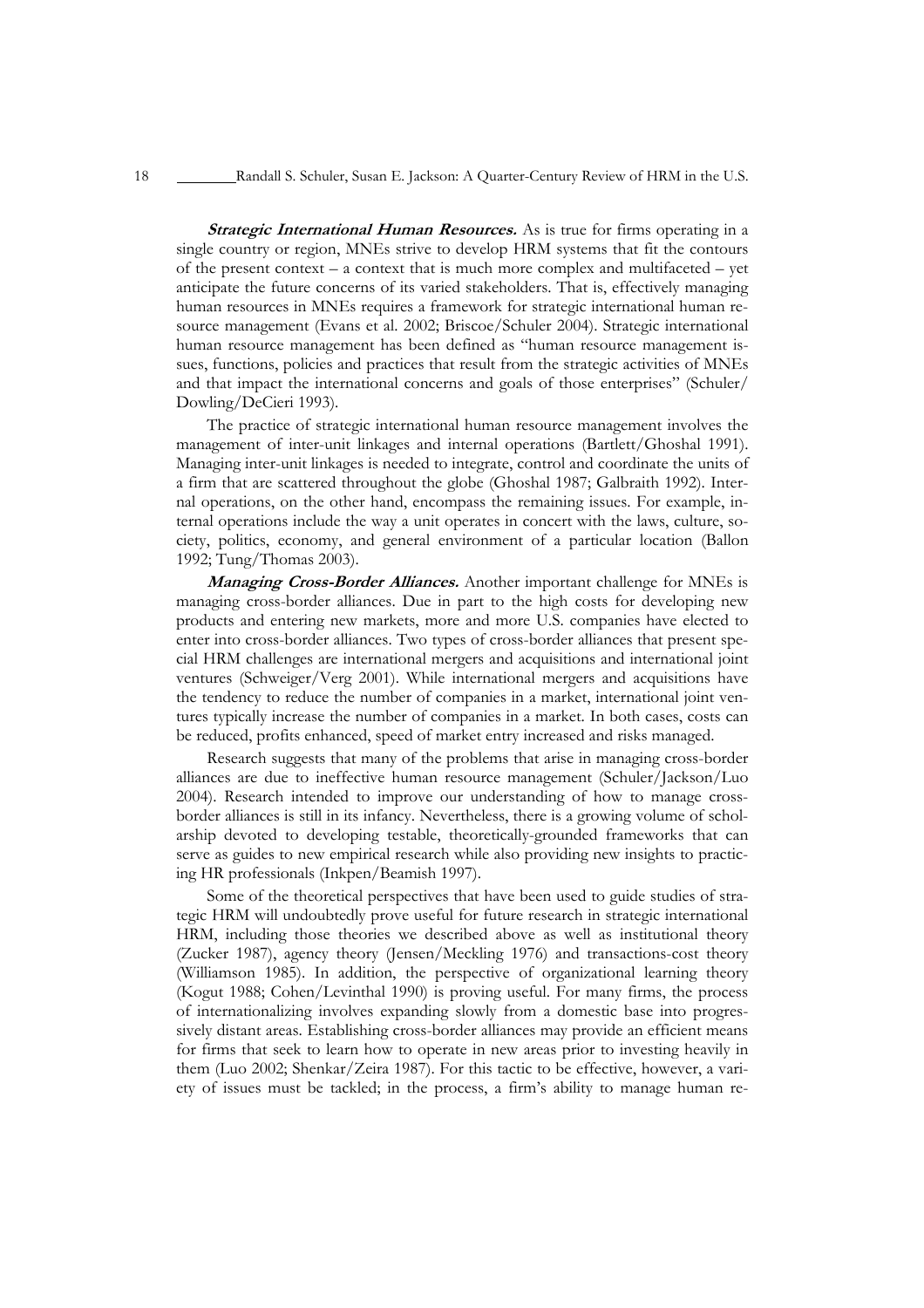sources effectively within the cross-border alliance will be tested. Improving our understanding of this and other learning processes and developing guidelines for effectively managing cross-cultural organizational learning are challenges to be addressed by strategic international human resource management in the next quarter century.

#### **Conclusion**

The nature of U.S. human resource management is changing rapidly as the 21st century gets under way. Increasingly, human resource management is being recognized as central to strategic planning and strategy implementation--for domestic firms as well as MNEs. With the objective of providing an overview of the past quarter-century of HRM in the U. S., we have briefly commented on a few major developments, including the importance of analyzing and interpreting the impact of context, the recognition of the importance of multiple stakeholders for HRM as well as organizations, the efficacy of a partnership involvement in the design, development and implementation of HRM activities, a growing professionalism in HRM both domestically and globally, and the use of data and theory for research advancements and contributions.

As we write this article we see the dynamics of the global economy and global labour markets rapidly evolving as dominant forces for human resource management in U.S. companies, both domestic and multinational ones. These dynamics appear so powerful that the distinction between what constitutes domestic and multinational is fast disappearing. Consequently, we predict that the contextual and dynamic framework for studying and understanding HRM will apply to all organizations in the U.S. and their HRM professionals in their efforts to manage human resources as effectively as possible.

#### **References**

Adler, N. (2002): International dimensions of organizational behavior. Cincinnati, OH: South-Western.

- Adler, N. J./Ghadar, F. (1990): Strategic human resource management. In: R. Pieper (ed.): Human resource management: An international resource comparison. New York: de Gruyter: 426-443.
- Baird, L./Meshoulam, L. (1988): Managing the two fits of strategic human resource management. In: Academy of Management Review, 13: 116–228
- Ballon, R. J. (1992): Foreign competition in Japan. New York: Routledge
- Barney, J. B./Wright, P. M. (1998): On becoming a strategic partner: The role of human resources in competitive advantage. Human Resource Management, 37: 31-46.
- Barney, J. B. (1991): Firm resources and sustained competitive advantage. In: Journal of Management, 17: 99-120.
- Bartlett, C. A./Ghoshal, S. (1991): Managing across borders: The transnational solution. London: London Business School.
- Beatty, R. W./Huselid, M./Schneier, C. (2003): New HR metrics. Organizational Dynamics, 2: 207-121
- Becker, B. & Gerhart, B. (1996): The impact of human resource management on organizational performance: Progress and prospects. In: Academy of Management Journal, 39: 779-801.
- Becker, B. E./Huselid, M. A. (1998): High performance work systems and firm performance: A synthesis of research and managerial implications. In: G. Ferris (ed.): Research in Personnel and Human Resources Management. Greenwich, CT: JAI Press.
- Becker, B. E./Huselid, M. A./Ulrich, D. (2001): The HR scorecard: Linking people, strategy, and performance. Boston, MA: Harvard Business School Press.
- Becker, G. S. (1964): Human capital. New York: National Bureau of Economic Research.
- Beer, M./Spector, B./Lawrence, P. R./Mills, Q. D./Walton, R. E. (1985): Managing human assets. New York: The Free Press.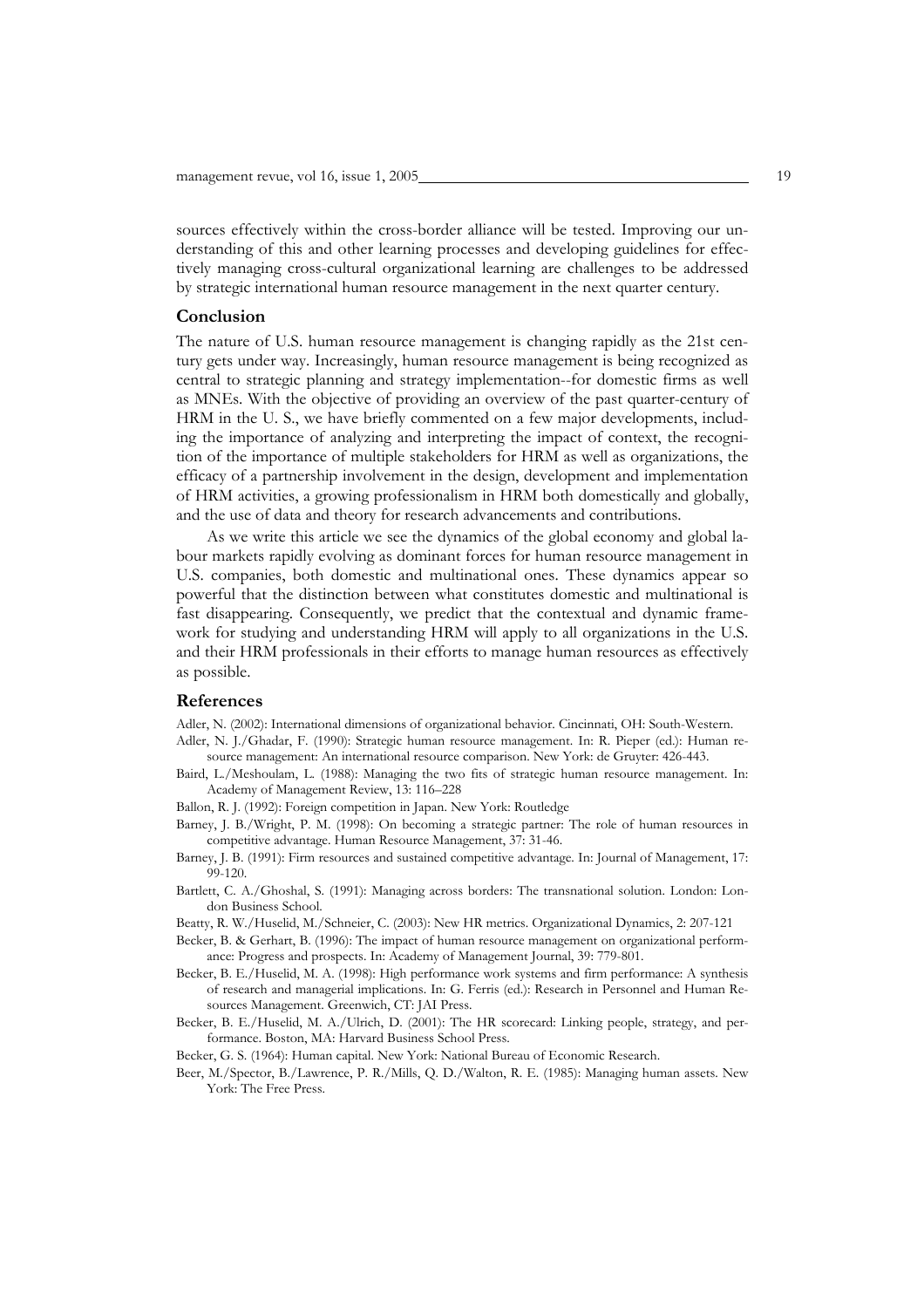- Black, J. S./Mendenhall, M./Oddou, G. (1991): Toward a comprehensive model of international adjustment: An integration of multiple theoretical perspectives. In: Academy of Management Review, 16, 291-317.
- Blasi, J./Kruse, D./Bernstein, A. (2003): In the company of owners: The truth about stock options (and why every employee should have them. New York: Basic Books.
- Boswell, W. R. & Boudreau, J. W. (2001): How leading companies create, measure and achieve strategic results through "line of sight." Management Decision, 39: 851-859.
- Boudreau, J.W. (in press), Shifting strategic goals and a human capital decision science: sustainability and the talent HR paradigm. In: J.W. Boudreau (ed.) The future of HR: 50 Thought leaders call for change, New York, Wiley.
- Boudreau, J. W. (2003): Strategic knowledge measurement and management. In: S. E. Jackson/M. A. Hitt/A. S. DeNisi (eds.), Managing knowledge for sustained competitive advantage. San Francisco, Jossey-Bass: 360-398.
- Boudreau, J.W./Dunford, B.B./Ramstad, P.M. (2001): The human capital impact on e-business: The case of the Encyclopedia Britannica. In: N. Pal and J.M. Ray (eds.) Pushing the digital frontier. New York, Amacom: 192-221.
- Boudreau, J.W./Hopp, W./McClain, J.O./Thomas, L.J. (2003): On the interface between operations and human resource management. In: Manufacturing and Service Operations Management, 5 (3): 179- 202.
- Boudreau, J. W./Ramstad, P. M. (1999): Human resource metrics: Can measures be strategic? In: Research in Personnel and Human Resources Management, Supplement 4, 75-98.
- Boudreau, J.W./Ramstad, P.M. (2002): From "professional business partner" to "strategic talent leader": What's next for human resource management? Working paper 02-10, Cornell University, New York.
- Bourdeau, J. W./Ramstad, P.M. (2003a): Strategic I./O psychology and the role of utility analysis models. In: W. Borman/D. Ilegen/R. Klimoski (eds.): Handbook of Psychology. New York: Wiley: 193- 221.
- Boudreau, J.W./Ramstad, P.M. (2003b): Strategic HRM measurement in the 21st century: From justifying HR to strategic talent leadership. In: M. Goldsmith/R.P. Gandossy/M.S. Efron (eds.): HRM in the 21st Century. New York: Wiley: pp. 79-90.
- Boudreau, J.W./Ramstad, P.M./Dowling, P.J. (2003): Global talentship: Towards a decision science connecting talent to global strategic success. In: W. Mobley/P. Dorfman (eds.): Advances in Global Leadership. New York, JAI Press./Elsevier Science: 63-99.
- Briscoe, D. R./Schuler, R.S. (2004): International human resource management, 2e. London: Routledge. (www.routledge.com./textbooks./0415338344)
- Brown, M. P./Sturman, M. C./Simmering, M. J. (2003): Compensation policy and organizational performance: The efficiency, operational, and financial implications of pay levels and pay structure. In: Academy of Management Journal, 46: 752-762.
- Caliguiri, P. M. (2000): The big five personality characteristics as predictors of expatriates' desire to terminate the assignment and supervisor-rated performance. In: Personnel Psychology, 53: 67-88.
- Cappelli, P./Crocker-Hefter, A. (1994): High Performance Work Practices and Firm Performance. Washington, D.C.: U. S. Department of Labor.
- Cappelli, P./Neumark, D. (2001): Do "high-performance" work practices improve establishment-level outcomes? In: Industrial and Labor Relations Review, 54: 737-775.
- Cappelli, P./Singh, H. (1992): Integrating strategic human resources and strategic management. In: D. Lewin, O. S. Mitchell, and P. Sherer (Eds.): Research Frontiers in Industrial Relations and Human Resources. Pp. 165-192. Madison, Industrial Relations Research Association.
- Cascio, W. F. (1991): Costing human resources, 3rd ed. Boston: Kent Publishing.
- Cascio, W. F. (2000): Costing human resources:The financial impact of behavior in organizations, Mason, OH: South-Western Publishing.
- Chadwick, C./Cappelli, P. (1999): Alternatives to strategic generaic strategy typologies in strategic human resource management. In: Research in Personnel and Human Resource management, Supplement 4: 1-29.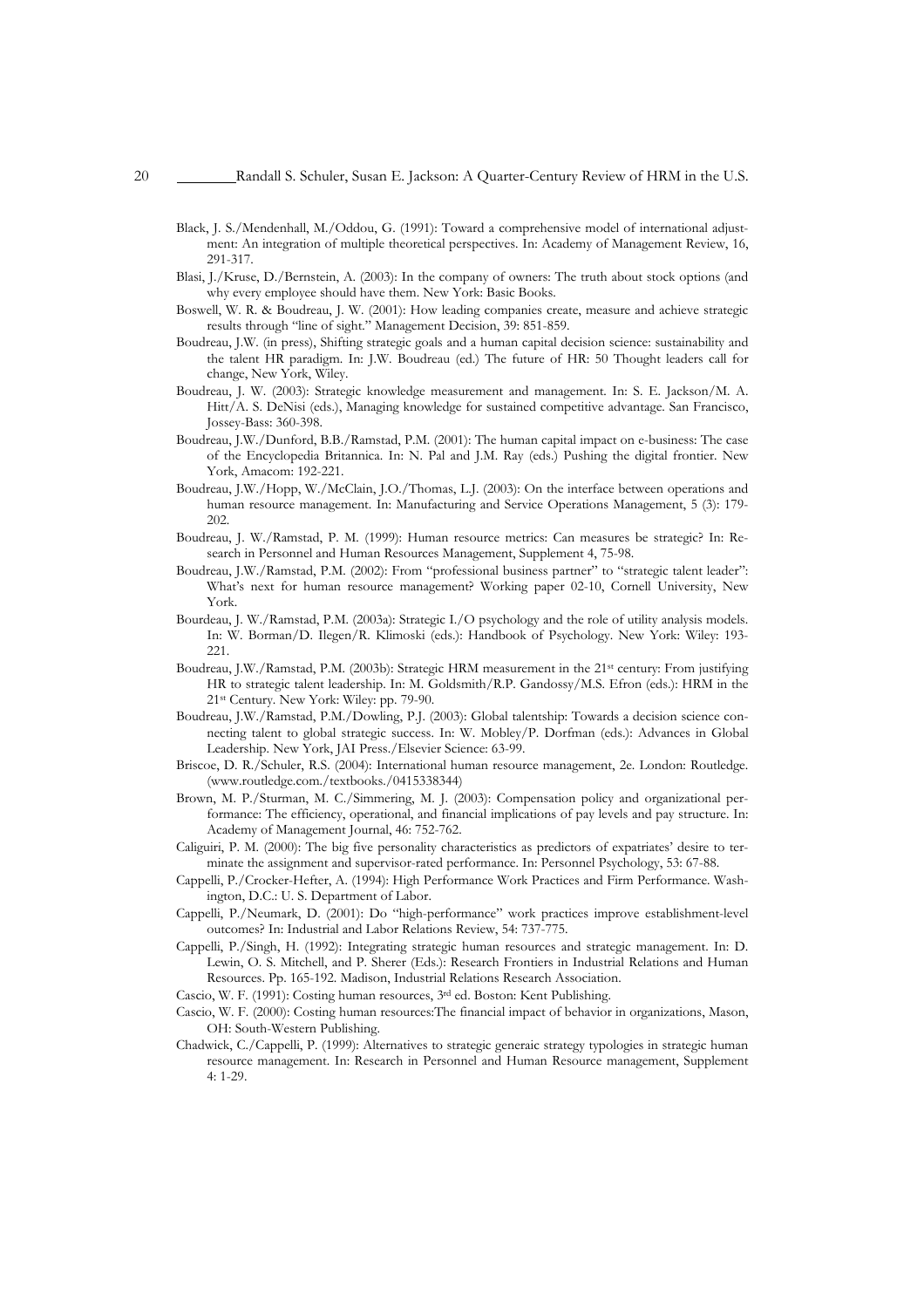- Claus, L./Collison, J. (2004): The maturing profession of human resources in the United States of America Survey Report. Alexandria, VA: SHRM./SHRM Global Forums.
- Cohen, W. M./Levinthal, D. A. (1990): Absorptive capacity: A new perspective on learning and innovations. Administrative Science Quarterly, 35: 128–152.
- Collins, C. J./Clark, K. D. (2003): Strategic human resource practices, top management team social networks, and firm performance: The role of human resource practices in creating organizational competitive advantage. In: Academy of Management Journal, 46: 740-751.
- Daft, R. L./Weick, K. E. (1984): Toward a model of organizations as interpretation systems. In: Academy of Management Review, 9: 284–295.
- Delaney, J./Lewin, D./Ichniowski, C. (1989): Human resource policies and practices in American firms. Washington D.C.: U.S. Department of Labor, BLMR Report No. 137.
- Delery, J. E. (1998): Issues of fit in strategic human resource management: Implications for research. Human Resource Management Review, 8: 289-309.
- Delery, J. E./Doty, D. H. (1996): Modes of theorizing in strategic human resource management: Tests of universalistic, contingency, and configurational performance predictions. In: Academy of Management Journal, 39: 802-835.
- Delery, J. E./Shaw, J. D. (2001): The strategic management of people in work organizations: Review, synthesis, and extension. In: Research in Personnel and Human Resource Management, 20: 165-197.
- Devanna, M./Fombrun, C./Tichy, N. (1981): Human resources management: A strategic perspective. In: Organizational Dynamics, Winter: 51-67.
- Donaldson, T./Preston, L. E. (1995): The stakeholder theory of the corporátion: Concepts, evidence, and implications. In: Academy of Management Review, 20: 65–91.
- Dowling, P./Welch, D./Schuler, R. S. (1999): International human resource management, 3rd ed. Cincinnati, Ohio: South-Western.
- Drucker, P. (1985): The theory of the business. Harvard Business Review, 72 (5): 95-104.
- Dyer, L. (1985): Strategic human resources management and planning. In: Rowland, K. M./Ferris, G. R. (eds.): Research in Personnel and Human Resource Management. Greenwich, JAI Press: 1-30.
- Dyer, L. & Burdick, W. E. (1998): Personnel and Human Resource Management. In: M. F. Neufeld/J.T. Mckelvey (eds.): Industrial Relations at the Dawn of the New Millennium. Ithaca: New York State School of Industrial and Labor Relations: 63-85.
- Evans, P./Pucik, V./Barsoux, J-L. (2001): The global challenge. London: McGraw-Hill.
- Fitz-Enz, J. (2002): How to measure human resource management. New York: McGraw-Hill.
- Flamholtz, E. G./Lacey, J. M. (1981): Personnel management, human capital theory and human resource accounting. Los Angeles: Institute of Industrial Relations, University of California.
- Florkowski, G./Nath, R. (1993): MNC responses to the legal environment of international human resource management. In: Journal of International Human Resource Management, 4: 305-324.
- Fombrun, C.J./Tichy, N.M./DeVanna, M.A. (1984): Strategic Human Resource Management. New York: John Wiley & Sons, Inc.
- Fredericksen, N. (1986): Toward a broader conception of human intelligence. In: American Psychologist, 41: 445–452.
- Freeman, E./Liedtka, J.(1997): Stakeholder Capitalism and the Value Chain. In: European Mangement Journal, Vol. 15(3): 286–296.
- Galbraith, J. R. (1992): The Value Adding Corporation. Center for Effective Organizations, University of Southern California.
- Galbraith, J. R./Nathanson, D. (1978): Strategy Implementation: The Role of Structure and Process. St. Paul, MN. West Publishing.
- Gerhart, B. (1999): Human resource management and firm performance. Research in Personnel and Human Resource Management. Supplement 4: 31-51.
- Ghoshal, S. (1987): Global strategy: An organizing framework. In: Strategic Management Journal, 8: 425- 440.
- Gomez-Mejia, L./Balkin, D. B. (1992): Compensation, organizational strategy, and firm performance. Cincinnati, OH: South-Western.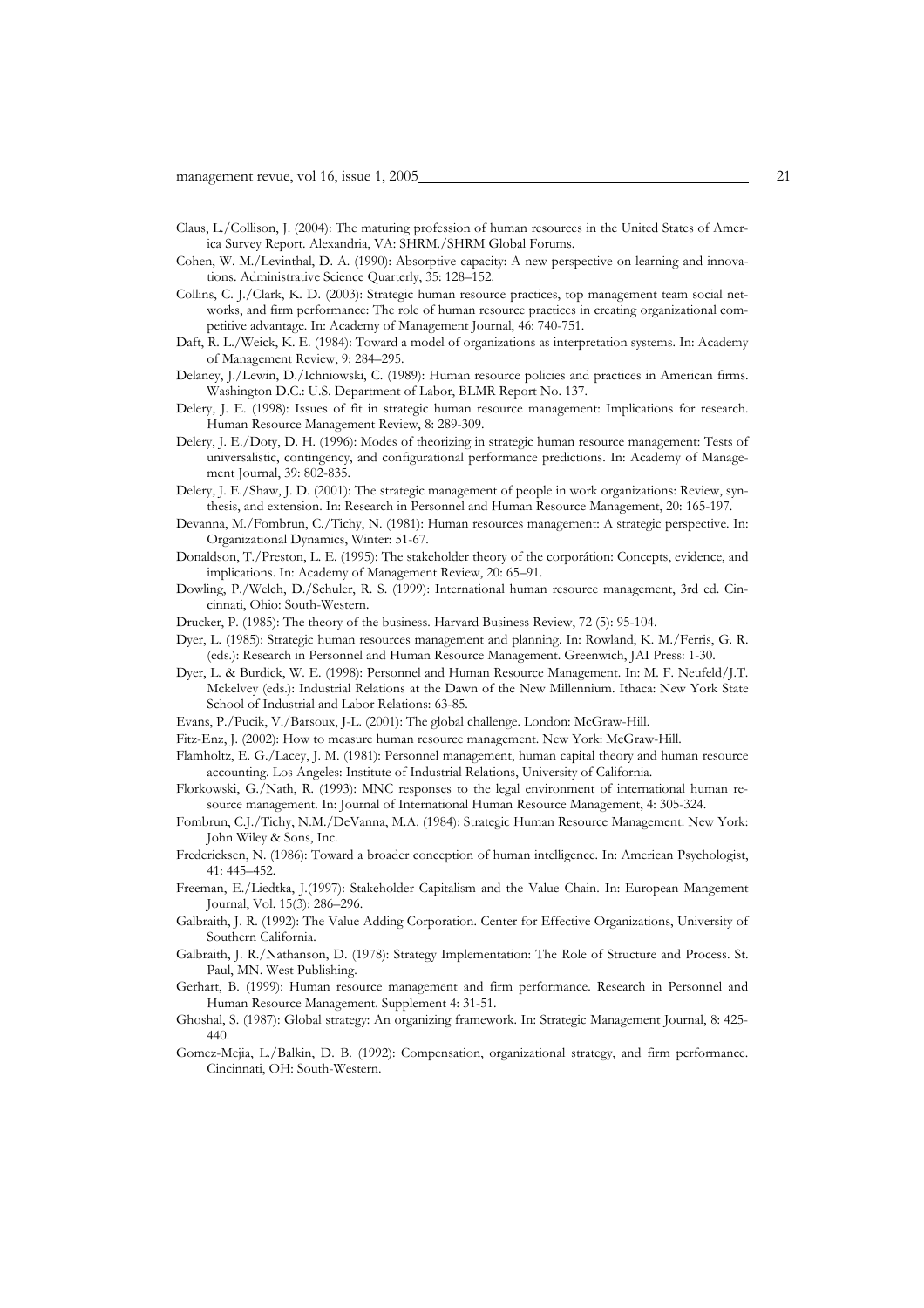- Gupta, A. K./Govindarajan, V. (2001): Converting global presence into gobal competitive advantage. In: Academy of Management Executive, 15 (2): 45-56.
- Hambrick, D.C. (2003): On the staying power of defenders, analyzers and prospectors. In: Academy of Management Executive, 17 (4): 115-118.
- Higgs, A. C./Papper, E. M./Carr, L. S. (2000): Integrating selection with other organizational processes and systems. In: J. F. Kehoe (ed.): Managing selection in changing orgnanizations. San Francisco: Jossey-Bass: 73-122.
- Huselid, M.A. (1995): The impact of human resource management practices on turnover, productivity, and corporate financial performance. In: Academy of Mangement Journal, 38: 635-672.
- Huselid, M.A./Becker, B./Beatty, R.W. (2004): The workforce scorecard. Boston: Harvard Business School Press.
- Ichniowski, C. (1990): Human resource management systems and the performance of U. S. manufacturing business. NBER Working Paper No. 3449, September.
- Ichniowski, C. Kochan, T. A./Levine, D./Olson, C. & Strauss, G. (1996): What works at work: Overview and assessment. In: Industrial Relations, 35: 299-333.
- Inkpen, A. C./Beamish, P. W. 1997. Knowledge management processes and international joint ventures. In: Academy of Management Review, 22: 177-202.
- Jackson, S.E./Schuler, R.S. (1995): Understanding human rsource management in the context of organizations and their environments. In: M. Rosenweig/L. Porter (eds.): Annual Review of Psychology. Palo Alto, CA: Annual Reviews: 237–264.
- Jackson, S. E./Schuler, R. S. (2003): Managing human resources through strategic partnerships, 8th ed. Cincinnati, OH: South-Western, 2003.
- Jackson, S. E./Schuler, R. S. (2002): Managing individual performance: An individual perspective. In: S. Sonnentag (ed.): Psychological management of individual performance. New York: John Wiley and Sons: 371-390.
- Jackson, S. E./Hitt, M. A./DeNisi, A. S. (eds.) (2003): Managing knowledge for sustained competitive advantage. San Francisco: Jossey-Bass.
- Jackson, S. E./Schuler, R. S./Rivero, J. C. (1989): Organization characteristics as predictors of personnel practices. In: Personnel Psychology, 42: 727-786.
- Jayne, M. E. A./Rauschenberger, J. M. (2000): Demonstrating the value of selection in organizations. In: J. F. Kehoe (ed.): Managing selection in changing orgnanizations. San Francisco: Jossey-Bass: 73- 122.
- Jensen, M.C./Meckling, W.H. (1976): Theory of the firm: Managerial behavior, agency costs, and capital structure. In: Journal of Financial Economics, 3: 305-60.
- Kanter, R. M. (1983): Frontiers for strategic human resource management. In: Human Resource Management, 22, 85-92.
- Kanter, R.M. (1994): Change in the global economy: An interview with Rosabeth Moss Kanter. In: European Management Journal, 12: 1.
- Kaplan, R. S./Norton, D. P. (1996a): Linking the balanced scorecard to strategy. In: California Management Review, 39 (fall): 53-79.
- Kaplan, R. S./Norton, D. P. (1996b): Using the balanced scorecard as a strategic management system. In: Harvard Business Review, (January-February): 75-85.
- Kaplan, R. S./Norton, D. P. (2004): Strategy maps. Boston: Harvard Business School Press.
- Katz, H. C./Kochan, T.A. (2000): An introduction to collective bargaining and labor relations. New York: Irwin McGraw-Hill.
- Katz, D./Kahn, R. L. (1978): The social psychology of organizations. New York: Wiley
- Kerr, J. L./Jackofsky, E. F. (1989): Aligning managers with strategies: Management development versus selection. Strategic Management Journal, 10: 157-170
- Ketchen, D. J./Thomas, J. B./Snow, C. C. (1993): Organizational configurations and performance: A comparison of theoretical approaches. In: Academy of Management Journal, 36: 1278-1313.
- Kogut, B. (1988): Joint ventures: Theoretical and empirical and perspectives. In: Strategic Management Journal, 9: 319-332.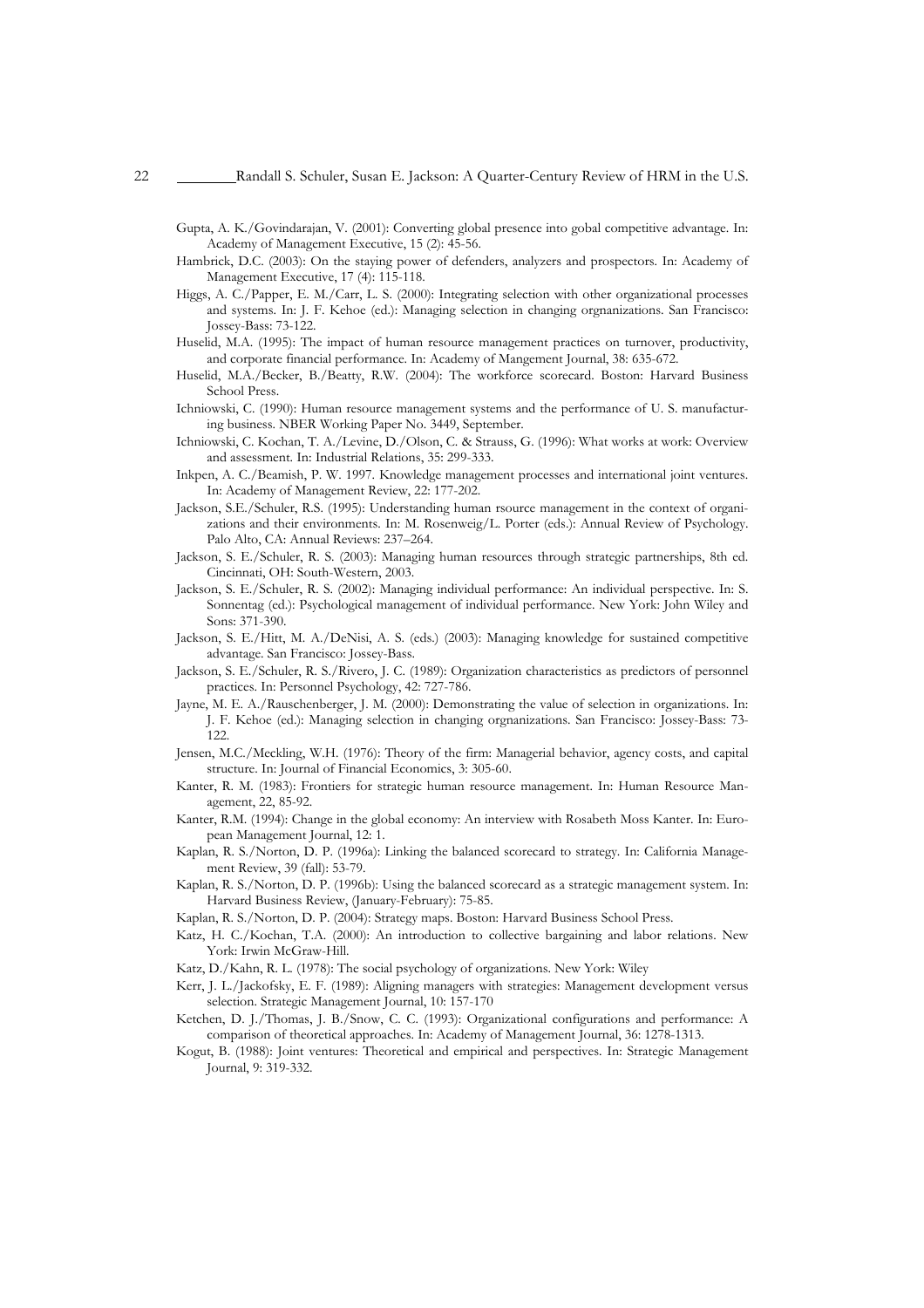- Lado, A. A./Wilson, M. C. (1994): Human resource systems and sustained competitive advantage: A competency-based perspective. In: Academy of Management Review, 19: 699 -727.
- Lawler, E. E. III (1992): The ultimate advantage: Creating the high involvement organization. San Francisco: Jossey-Bass.
- Lawler, E. E. III, Mohrman, S .A./Ledford, G. E. (1992): Employee involvement in America: An assessment of practices and results. San Francisco: Jossey-Bass.
- Lengnick-Hall, C. A./Lengnick-Hall, C. A. (1988): Strategic human resource management: A review of the literature and proposed typology. In: Academy of Management Review, 13: 454-470.
- Lepak, D./Snell, S. (1999): The human resource architecture: Toward a theory of human capital allocation and development. In: Academy of Management Review, 24: 31-48.
- Lepak D. P./Snell, S. A. (2003): Managing the human resource architecture for knowledge-based competition. In: S. E. Jackson, M. A. Hitt, and A. S. DeNisi (eds.) Managing knowledge for sustained competitive advantage. San Francisco: Jossey-Bass: 127-154.
- Lundy, O./Cowling, A. (1996): Strategic Human Resource Management. New York: Basic Books.
- Luo, Y. (2002): Capability exploitation and building in a foreign market: Implications for multinational enterprise. In: Organizational Science, 13: 48-63.
- Martin-Alcazar, F.M./Romero-Fernandez, P.M./Sanchez-Gardey, G.S. (2004, in press): Strategic human resource management: Integrating the universalistic, contingent, configurational and contextual perspectives. In: International Journal of Human Resource Management.
- MacDuffie, J. P./Drafcik, J. (1992): Integrating technology and human resources for high-performance manufacturing. In: T. Kochan/M. Useem (eds.): Transforming organizations. New York: Oxford University Press: 210–226.
- McMahan, G. C./Virick, M./Wright, P. M. (1999): Alternative theoretical perspectives for strategic human resource management revisited: Progress, problems and prospects. In: Research in Personnel and Human Resources Management, Supplement 4: 99-122.
- MacDuffie, J. P. (1995): Human resource bundles and manufacturing performance: Organizational logic and flexible production systems in the world auto industry. In: Industrial and Labor Relations Review, 48: 197-221.
- Mendenhall, M. E./Kuhlmann, M./Stahl, G. K./Osland, J. S. (2002): Employee development and expatriate assignments. In: M. J. Gannon/K. L. Newman (eds.): The Blackwell handbook of crosscultural management. London: Blackwell Business.
- Miles, R. E./Snow, C. C. (1984): Designing strategic human resource systems. In: Organization Dynamics, 16: 36–52.
- Niniger, J. R. (1980): Human resources and strategic planning: A vital link. In: Optimum, 11 (4): 33-46.
- Ones, D. S./Viswesvaran, C. (1997): Personality determinants in the predition of aspects of expatriate job success. In: Z. Aycan (ed.): Expatriate management: Theory and research, Volume 4. Greenwich, CT: JAI Press.
- Osterman, P. (1984): How common is workplace transformation and who adopts it? In: Industrial and Labor Relations Review, 47: 173-188.
- Osterman, P. (1987): Choice of employment systems in internal labor markets. Industrial Relations, 26: 46-67.
- Pfeffer, J. (1994): Competitive advantage through people: Unleashing the power of the workforce. Boston: Harvard Business School Press.
- Pfeffer, J. (1998): The human equation. Boston: Harvard Business School Press.
- Porter, M. E. (1980): Competitive strategy: Techniques for analyzing industries and competitors. New York: Free Press.
- Pucik, V./Tichy, N. M. & Barnett, C. K. (1993): Globalizing management. New York: John Wiley and Sons.
- Prahalad, C.K. (1995): New view of strategy. In: European Management Journal, 13 (2): 47-56
- Reynolds, C. (1997): Expatriate compensation in historical perspective. In: Journal of World Business, 32 (2): 118-132.
- Reynolds, C. (2001): Compensation and benefits in a global context. In: C. Reynolds (ed.): Guide to global compensation and benefits. San Diego, CA: Harcourt: 3-12.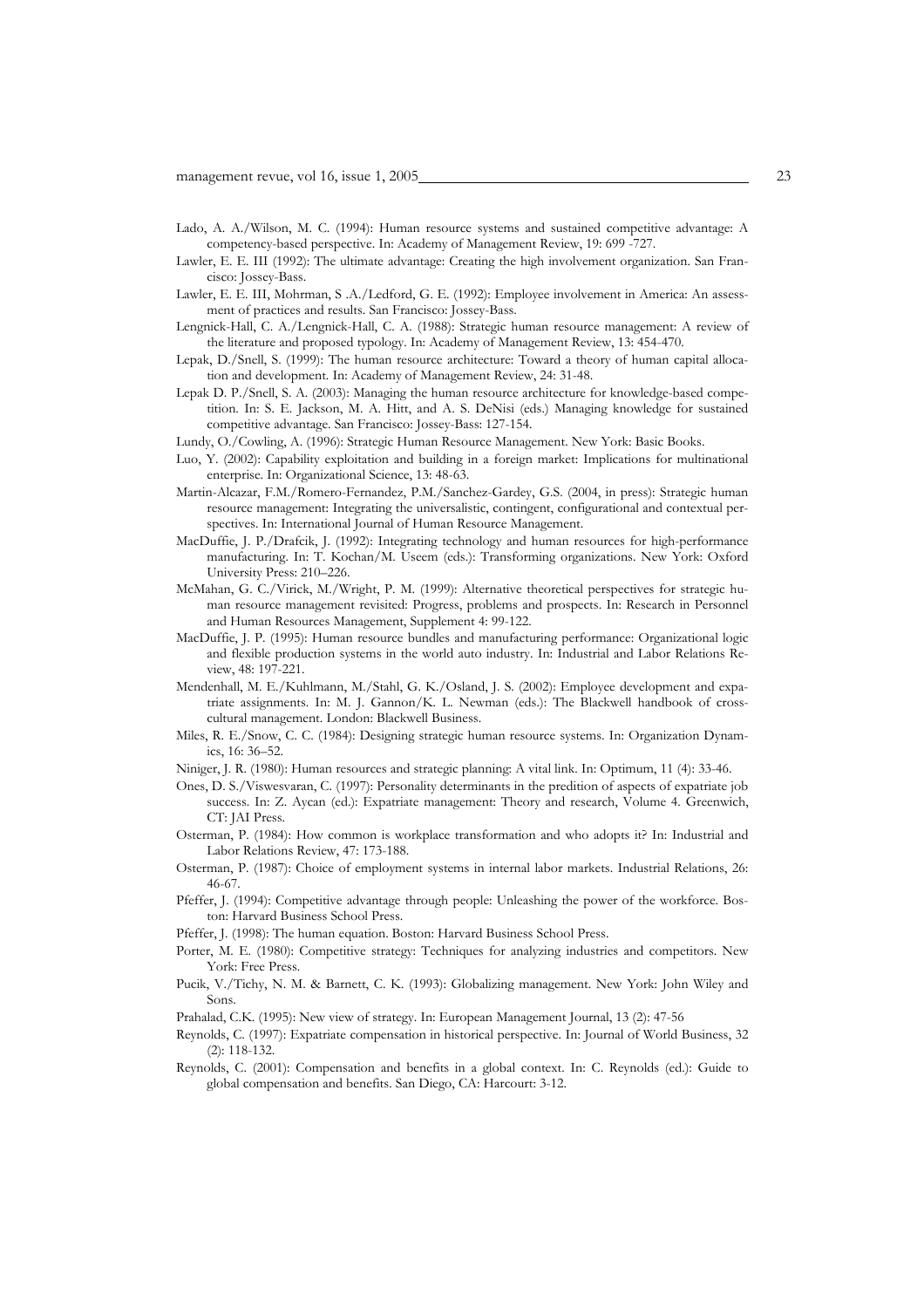- Reynolds, C. (2004): A short history of the evolution of IHRM in the U.S.: A personal perspective. In: D.R. Briscoe/R.S. Schuler, International Human Resource Management, 2e, London: Routledge
- Rogers, E. W./Wright, P. M. (1998): Measuring organizational performance in strategic human resource management research: Problems, prospects, and performance information markets. In: Human Resource Management Review, 8: 311-331.
- Rousseau, D./Schalk, R. (eds.) (2000): Psychological contracts in employment: Cross-national perspectives. Thousand Oaks, CA: Sage.
- Rucci, A. J./Kirn, S. P./Quinn, R. T. (1998, January-February): The employee-customer-profit chain at Sears. In: Harvard Business Review: 83–97.
- Schippmann, J. S. (1999): Strategic job modeling: Working at the core of integrated human resources. Mahwah, NJ: Lawrence Erlbaum.
- Schmidt, F. L./Hunter, J. E./MacKenzie, R./Muldrow, T. (1979): The impact of valid selection procedures on workforce productivity. In: Journal of Applied Psychology, 64: 627-670.
- Schneider, B./Bowen, D. E. (1995): Winning the service game. Boston, MA: Harvard Business School Press.
- Schneider, B./White, S.S. (2004): Service Quality: Research Perspectives. Thousand Oaks, CA: Sage.
- Schuler, R. S. (1992): Strategic human resource management: Linking the people with the strategic needs of the business. In: Organizational Dynamics (Summer): 18-32.
- Schuler, R. S. (1994): Human resource management: Domestic to global. In: M. Warner (ed.): International encyclopedia of business and management. London: Routledge.
- Schuler, R .S./Jackson, S. E. (1999): Strategic human resource management: A reader. London: Blackwell.
- Schuler, R. S./Jackson, S.E. (1987): Linking competitive strategy with human resource management practices. In: Academy of Management Executive, 3: 207–219.
- Schuler, R. S./Jackson, S. E. (2004): Human resource management in context. In: R. Blanpain/C. Engels (eds.): Comparative labour law and industrial relations in industrialised market economies. The Hague: Kluwer Law International.
- Schuler, R. S./MacMillan, I. C. (1984): Gaining competitive advantage through human resource management practices. In: Human Resource Management: 241–255.
- Schuler, R. S./Budhwar, P./Florkowski, G. W. (2002, March): International human resource management: Review and critique. In: International Journal of Management Reviews: 41-70.
- Schuler, R. S./Dowling, P./De Cieri, H. (1993, December): An integrative framework of strategic international human resource management. In: International Journal of Human Resource Management, 4(4): 717-764.
- Schuler, R. S./Jackson, S. E./Luo, Y. (2004): Managing human resources in cross-border alliances. London: Routledge. (www.routledge.com)
- Schuler, R. S./Jackson, S. E./Storey, J. (2001): HRM and its link with strategic management. In: J. Storey (ed.): Human Resource Management: A Critical Text. London: Thomson Learning: 114-130.
- Schweiger, D. M./Very, P. (2001): International mergers and acquisitions: Special issue. In: Journal of World Business, 36: 1-3.
- Shenkar, O./Zeira, Y. (1987): Human resource management in international joint ventures: Directions for research. In: Academy of Management Review, 12: 546-557.
- Snell, S. A./Youndt, M. A./Wright, P. M. (1996): Establishing a framework for research in strategic human resource management: Merging resource theory and organizational learning. In: Research in Personnel and Human Resource Management, 14: 61-90.
- Sparrow, P. R./Hiltrop, J. M. (1994): European human resource management in transition. Englewood Cliffs, N.J.: Prentice-Hall.
- Sparrow, P. R./Schuler, R. S./Jackson, S. E. (1994): Convergence or divergence: Human resource practices and policies for competitive advantage worldwide. In: International Journal of Human Resource Management, 5: 267–299.
- Sturman, M.C./Trevor, C.O./Boudreau, J.W./Gerhart, B. (2003): Is it worth it to win the talent war? Evaluating the utility of performance-based pay. In: Personnel Psychology, 56 (4): 997-1035.